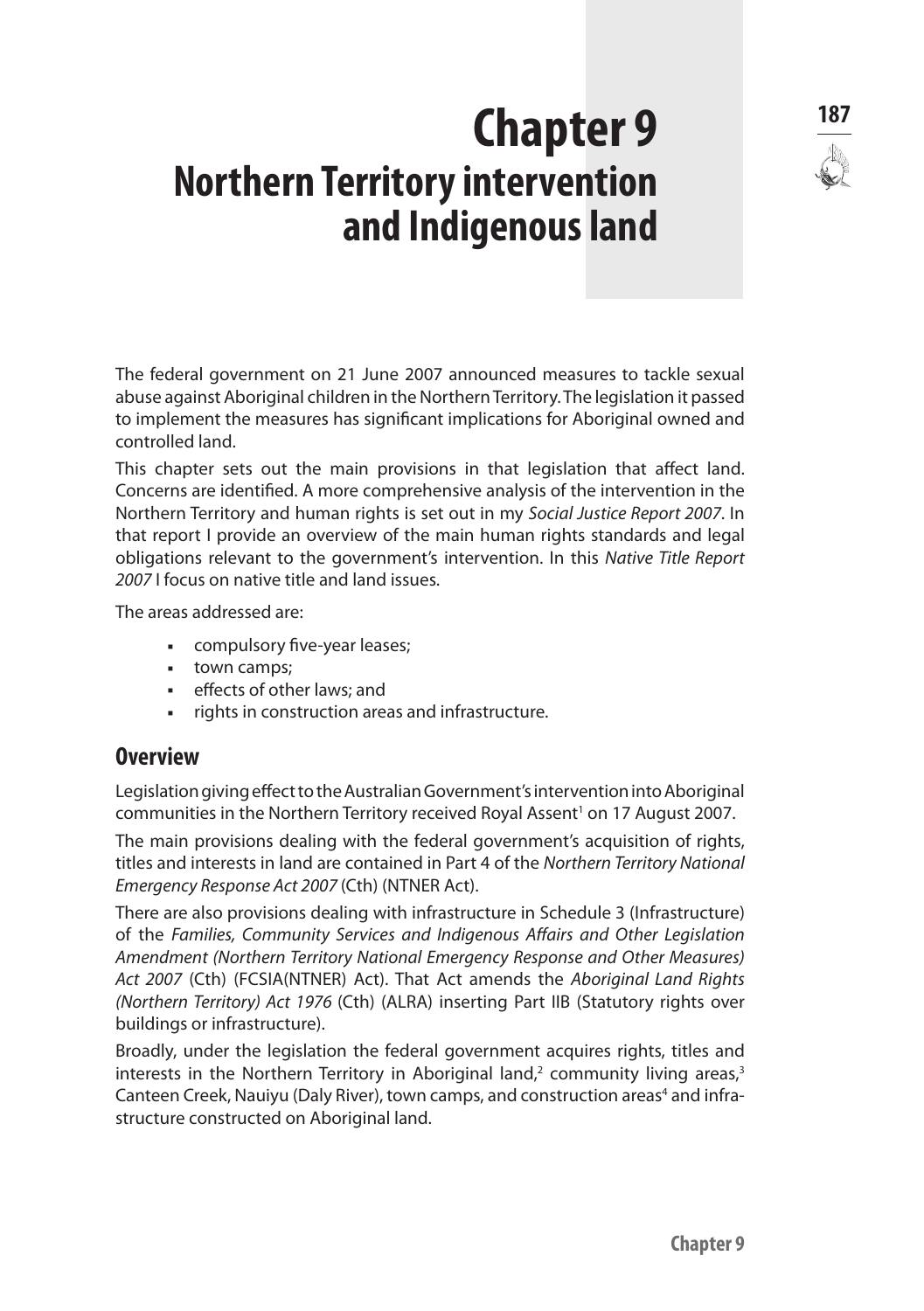

#### **Concerns**

I am concerned at the federal government's all encompassing acquisition of interests in land. The rights, titles and interests the federal government has acquired include:

- **EXECT** compulsory acquisition of five-year leases over certain lands;<sup>5</sup>
- **EXECT** control of leases for town camps in Darwin, Katherine, Tennant Creek and Alice Springs including the power to forfeit the lease and resume the land;
- n power to acquire all rights, titles and interests in the land subject to a town camp lease; and
- n rights in construction areas, and buildings and infrastructure constructed on Aboriginal land.

# **Compulsory five-year leases**

A central aspect of the previous federal government's legislative intervention in the Northern Territory is the compulsory acquisition by the government of fiveyear leases over Aboriginal owned land. This is affected by Division 1 of Part 4 of the NTNER Act.

On 18 August 2007,<sup>6</sup> the day after the NTNER Act received Royal Assent, the federal government compulsorily acquired five-year leases over:

- 47 specified areas of Aboriginal land;<sup>7</sup>
- $\blacksquare$  16 specified community living areas;<sup>8</sup>
- Canteen Creek;<sup>9</sup> and
- Nauiyu (Daly River).<sup>10</sup>

The federal government also compulsorily acquires five-year leases, once the land is prescribed by regulation, over:

- any other Aboriginal land in the Northern Territory;<sup>11</sup>
- any other community living areas in the Northern Territory;<sup>12</sup> and
- n land in which, as at 18 August 2007, an estate in fee simple or a lease was held by the/The Aputula Social Club Incorporated [sic], the/ The Aputula Housing Association [sic], the Daguragu Community Government Council or the Pine Creek Aboriginal Advancement Association Inc.<sup>13</sup>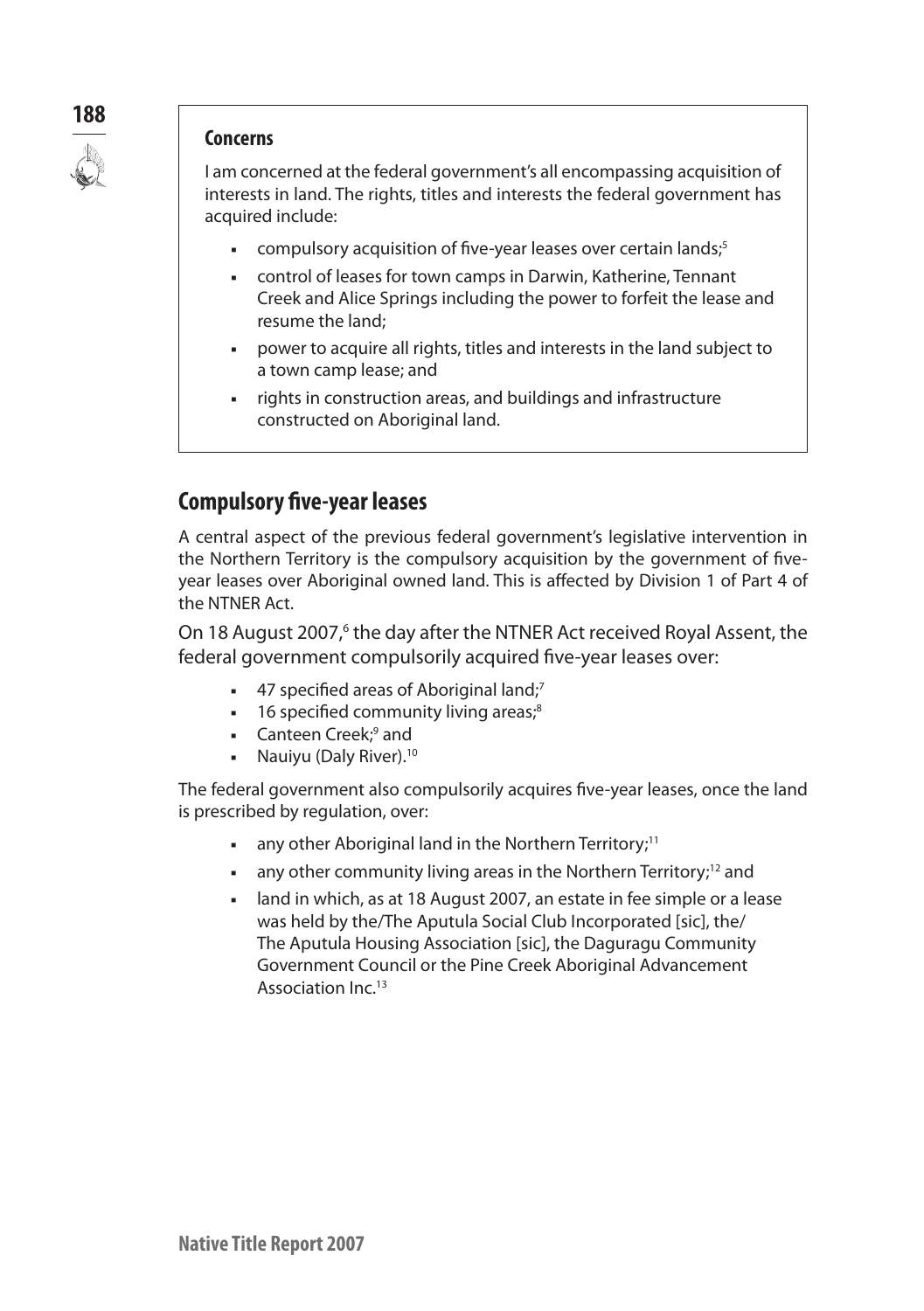## **Concern: ministerial powers**

Wide-ranging powers have been delegated to the federal minister to deal with Indigenous land. In many instances the mechanism by which the federal minister exercises powers (for example by giving notice in writing to a relevant party) is deemed not to be a legislative instrument. This precludes scrutiny by the Parliament of the instrument giving effect to the minister's decision. It also precludes Parliament's disallowance of the instrument.

## **Relevant owner**

The legislation uses the term 'relevant owner' to describe the owners of land who are affected by the legislation. The federal government has compulsorily acquired five-year leases from the following relevant owners.14

| Lease over                                                                                                                                                                                                                      | <b>Acquired from</b>                                                                                                  |
|---------------------------------------------------------------------------------------------------------------------------------------------------------------------------------------------------------------------------------|-----------------------------------------------------------------------------------------------------------------------|
| Aboriginal land                                                                                                                                                                                                                 | the Aboriginal Land Trust that holds the <i>estate</i><br>in fee simple in the land                                   |
| Community living areas                                                                                                                                                                                                          | the person or body that holds the <i>estate in</i><br>fee simple in the land (this will usually be an<br>association) |
| Canteen Creek                                                                                                                                                                                                                   | the Northern Territory                                                                                                |
| Nauiyu (Daly River)                                                                                                                                                                                                             | the Catholic Church of the Diocese of Darwin<br><b>Property Trust</b>                                                 |
| Land in which, as at 18 August 2007, a lease<br>was held by the/The Aputula Social Club<br>Incorporated [sic], the/The Aputula Housing<br>Association Incorporated [sic] or the Daguragu<br><b>Community Government Council</b> | the Northern Territory                                                                                                |

# **Lease period**

The starting date of each lease is staggered and depends on the area.<sup>15</sup> All the leases end five years from 18 August 2007.<sup>16</sup>

There is no express provision in the legislation for the period of the five-year lease to be extended or renewed.

However, there is provision for the federal minister to make other terms and conditions of the five-year lease.17 Potentially this allows the federal minister to make a term or condition extending the period of the lease or for renewal of the lease.

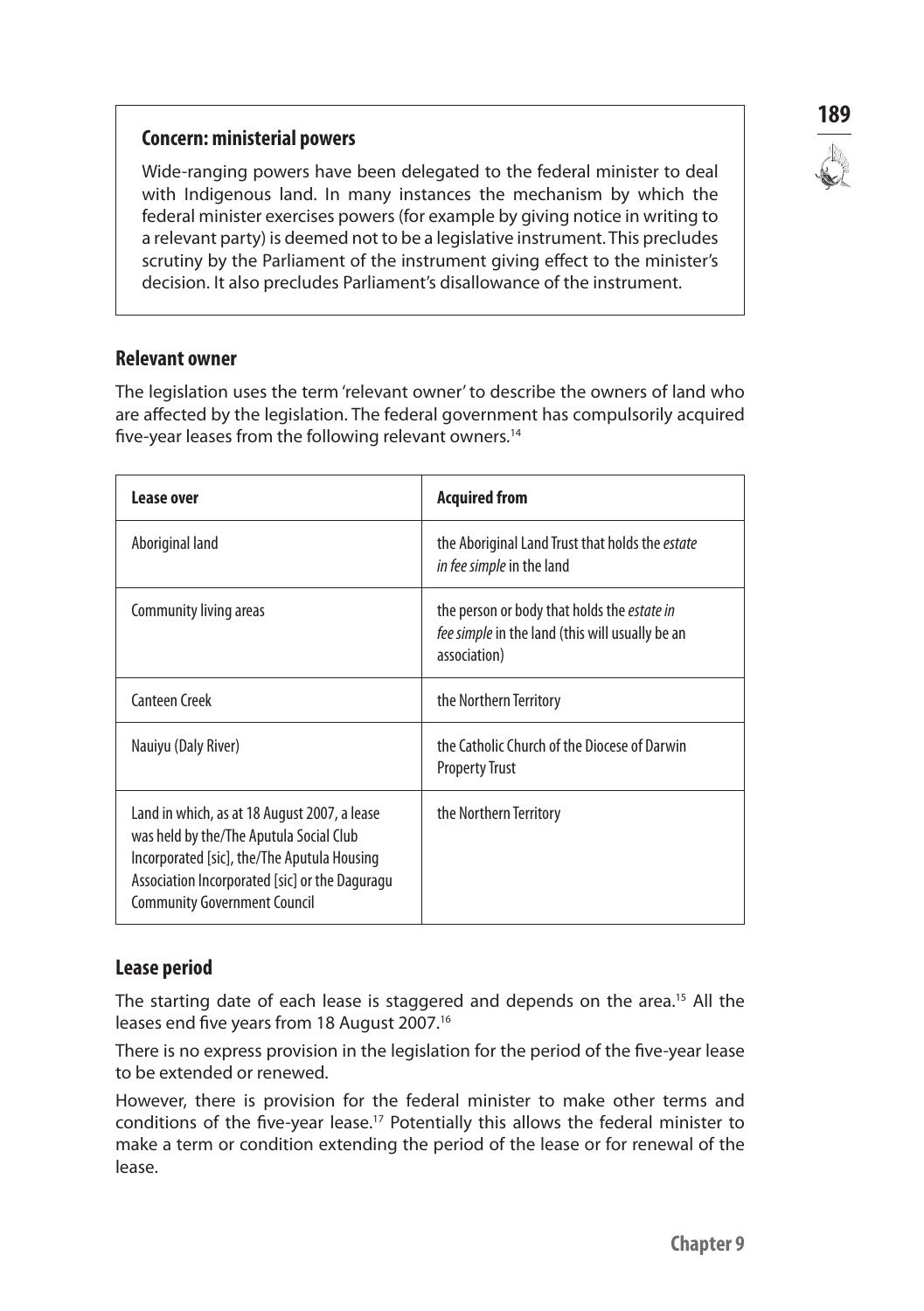**190** The federal government (acting as the lessee) can terminate the lease at any time. To do this, the federal minister would give notice in writing to the owner of the land.<sup>18</sup> The notice is deemed not to be a legislative instrument.<sup>19</sup>

The owners of the land (the lessor) cannot terminate the lease.

| <b>Starting dates for five-year leases</b>                                                                                     |                                                                                                 |                                                                                                                                                                                                                                                                                                                                                                                                                                                                                                                                                                                                                                                                                                             |
|--------------------------------------------------------------------------------------------------------------------------------|-------------------------------------------------------------------------------------------------|-------------------------------------------------------------------------------------------------------------------------------------------------------------------------------------------------------------------------------------------------------------------------------------------------------------------------------------------------------------------------------------------------------------------------------------------------------------------------------------------------------------------------------------------------------------------------------------------------------------------------------------------------------------------------------------------------------------|
| <b>Starting date</b>                                                                                                           |                                                                                                 | Leases over                                                                                                                                                                                                                                                                                                                                                                                                                                                                                                                                                                                                                                                                                                 |
| 18 August 2007                                                                                                                 | 20 Aboriginal lands<br>and 6 community<br>living areas. <sup>20</sup>                           | Aboriginal land - Ali Curung, Amoonguna,<br>Ampilatwatja, Areyonga, Daguragu, Gapuwiyak,<br>Gunbalanya, Gunyangara, Hermannsburg,<br>Kaltukatjara, Kintore, Ngukurr, Nyirripi, Papunya,<br>Pmara Jutunta, Ramingining, Santa Teresa, Wallace<br>Rockhole, Yirrkala, Yuendumu<br><b>Community living areas</b> - Alpurrurulam, Atitjere,<br>Minyerri, Titjikala, Wutunugurra, Yarralin.                                                                                                                                                                                                                                                                                                                      |
| Date proclaimed by<br>the Government (or<br>if not proclaimed<br>then at the end of<br>6 months from 18<br><b>August 2007)</b> | 27 Aboriginal lands,<br>10 community<br>living areas, <sup>21</sup> and<br><b>Canteen Creek</b> | Aboriginal land - Acacia Larrakia, Amanbidji,<br>Barunga, Belyuen, Beswick, Bulman, Galiwinku,<br>Haasts Bluff, Lajamanu, Maningrida, Manyallaluk,<br>Milikapiti, Milingimbi, Minjilang, Mt Liebig, Nturiya,<br>Numbulwar, Palumpa, Peppimenarti, Pigeon Hole,<br>Pirlangimpi, Robinson River, Wadeye, Warruwi,<br>Weemol, Willowra, Yeulamu<br><b>Community living areas</b> - Binjari, Bulla,<br>Engawala, Imangara, Imanpa, Jilkminggan, Laramba,<br>Rittarangu, Tara, Wilora<br><b>Canteen Creek</b>                                                                                                                                                                                                    |
| The first day after<br>the end of the<br>disallowance period<br>for the regulations<br>prescribing the land                    | Land prescribed by<br>regulation                                                                | Land that may be prescribed by regulation:<br>Aboriginal land - any Aboriginal land that is held<br>by an Aboriginal Land Trust for an estate in fee simple<br><b>Community living areas</b> $-$ any community living<br>areas where an estate in fee simple has been granted<br>to an association<br>Land in which, as at 18 August 2007, an estate in fee<br>simple or a lease was held by the/The Aputula Social<br>Club Incorporated [sic], the/The Aputula Housing<br>Association Incorporated [sic] (this includes lease of<br>land at Finke), the Daguragu Community Government<br>Council (this includes lease of land at Kalkarindji) or the<br>Pine Creek Aboriginal Advancement Association Inc. |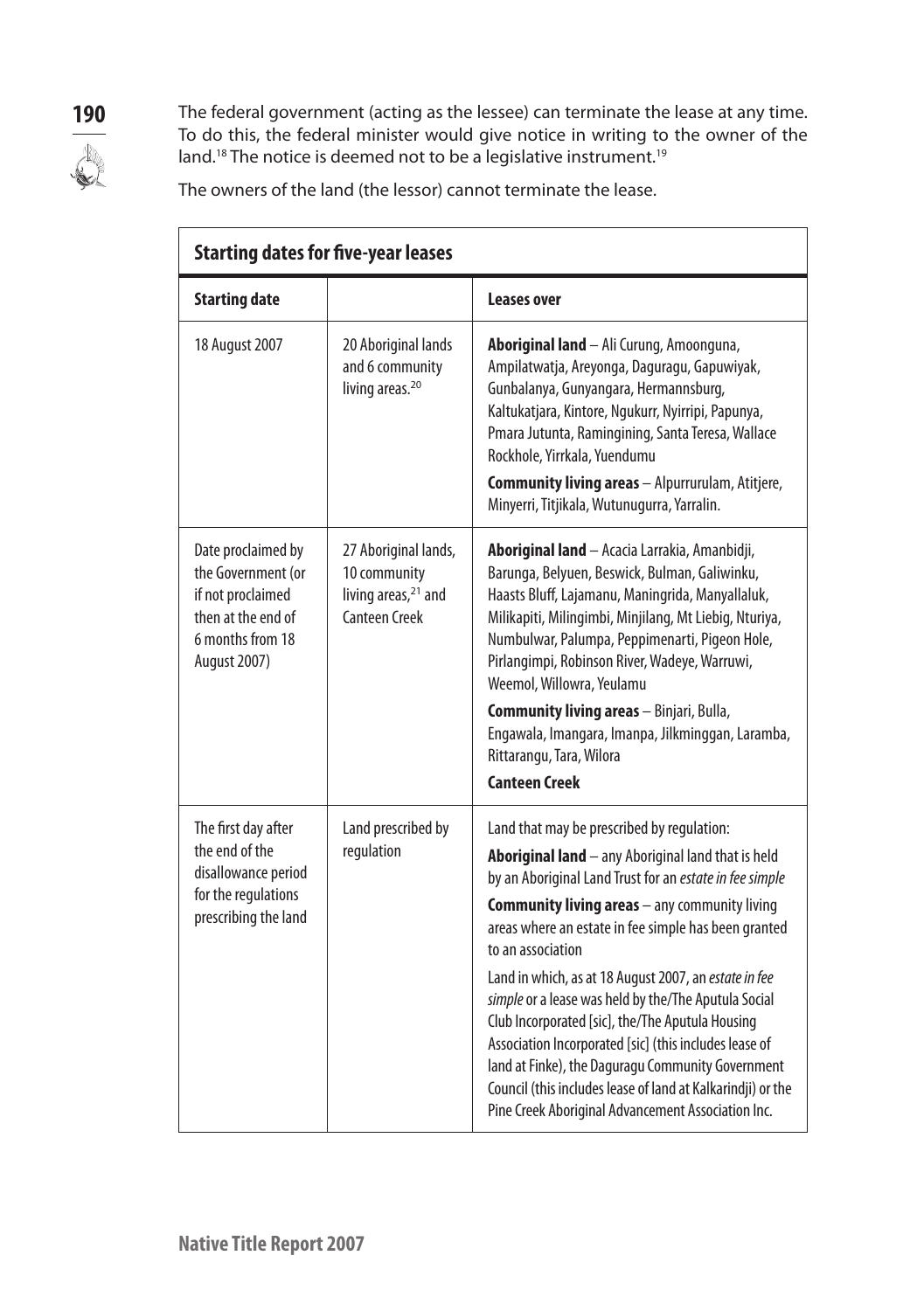|                     |                                   | 191 |
|---------------------|-----------------------------------|-----|
| The first day after | Nauiyu (Daly River) <sup>22</sup> |     |
| the end of the      |                                   |     |
| disallowance period |                                   |     |
| for the regulations |                                   |     |
| prescribing the     |                                   |     |
| commencement of     |                                   |     |
|                     |                                   |     |
| the lease           |                                   |     |
|                     |                                   |     |

# **Area excluded from the lease**

Land that is already covered by a lease at the time the compulsory five-year lease comes into effect, is excluded from the five-year lease.23

However, the federal government may terminate the earlier lease<sup>24</sup> and vary the compulsory five-year lease to include the area previously excluded.<sup>25</sup> This does not apply to leases of Nauiyu (Daly River), Finke or Kalkarindji which are dealt with separately in the legislation<sup>26</sup> (see later in this chapter under the heading 'special provisions').

The termination of the earlier lease takes place by the federal minister giving notice in writing to the person who holds the lease.<sup>27</sup> The variation of the compulsory five-year lease to include the area previously excluded takes place by the federal minister giving notice in writing to the relevant owner of the land.28 Both notices are deemed not to be legislative instruments.<sup>29</sup>

The federal minister may, at any time, vary the five-year lease to exclude land from it.30 This also is done by the federal minister giving notice in writing to the landowner.<sup>31</sup> The notice is deemed not to be a legislative instrument.<sup>32</sup>

## **Pre-existing rights, titles or other interests**

Generally, a right, title or interest that existed in relation to the area covered by the compulsory five-year lease immediately before the time the lease takes effect is preserved.33 This includes any licences.34

However the federal minister may, at any time, terminate the right, title or interest by giving notice in writing to the person who holds it.<sup>35</sup> Compensation may be payable but is not quaranteed.<sup>36</sup> The notice is deemed not to be a legislative instrument.<sup>37</sup>

The preservation of pre-existing rights, titles or other interests does not apply to native title rights and interests. Any native title rights and interests, to the extent that they may occur over the area covered by the lease, are not expressly preserved by the legislation.

However, to the extent that the granting of a compulsory five-year lease is an act that may affect native title rights and interests that may exist in the leased area, the legislation states that the non-extinguishment principle applies within the meaning of the *Native Title Act 1993* (Cth) (Native Title Act).38 The non-extinguishment principle also applies to other specified acts (along with the act of granting a fiveyear lease) (see later in this brief under the heading 'Effect of other laws-Native Title Act').39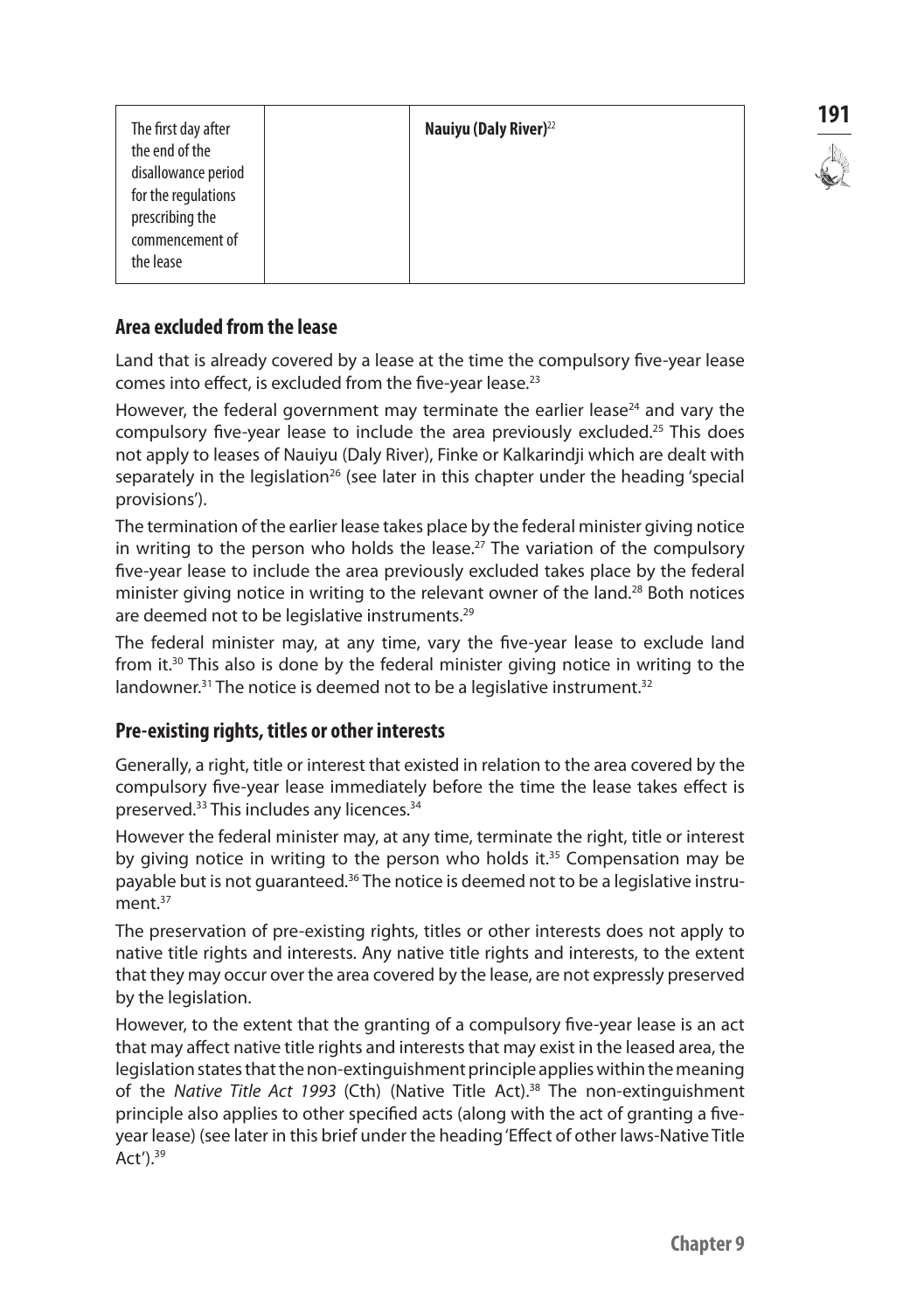# **192 Terms and conditions of lease**

Under the compulsory five-year lease the federal government gains 'exclusive possession and quiet enjoyment of the land' while the lease is in force.<sup>40</sup>

This is subject to:

- any pre-existing right, title or other interest that is preserved;<sup>41</sup>
- n the granting of a lease of a township for 99 years by an Aboriginal Land Trust under Section 19A of the *Aboriginal Land Rights (Northern Territory) Act 1976 (ALRA)*;<sup>42</sup> and
- **the granting of a lease under Section 19 of the ALRA.**

The federal government's exclusive possession and quiet enjoyment will also be subject to Sections 70C to 70G of the ALRA<sup>43</sup> from a date to be proclaimed or if not proclaimed then on the first day at the end of six months from 17 August 2007.44

The federal minister may determine additional terms and conditions of the lease and may vary these.<sup>45</sup>

A determination of other terms and conditions, and a variation, are legislative instruments, however, the provisions in the *Legislative Instruments Act 2003* allowing Parliament to disallow the legislative instrument have been excluded.<sup>46</sup>

On 17 August 2007 the federal minister made a determination of additional terms and conditions for compulsory five-year leases granted under Section 31 of the NTNER Act. The determination came into effect on 18 August 2007. The additional terms and conditions are that the federal government:

- is entitled to use, and permit the use of, the land under lease for any use the federal government considers is consistent with the fulfilment of the object of the NTNER Act;<sup>47</sup>
- is entitled to enter and access, and permit entry to and access to:
	- all buildings, structures, fixtures, fittings, plant and equipment, signs and other items which are on or under the land under lease; and
	- all utilities and services which are on or under the leased land, including sewerage, drainage, water, electricity, gas and telecommunications services.
- n may carry out any activity on or in relation to the leased land consistent with fulfilment of the object of the NTNER Act.

The federal government may carry out on the land, activities that include:

- maintaining, repairing, upgrading, refurbishing, fitting out, landscaping, clearing, dismantling, demolishing, removing and replacing:
	- buildings, structures, fixtures, fittings, plant and equipment, signs and other items which are on or under the land (other than erected or attached by or on behalf of the federal government after 21 June 2007); and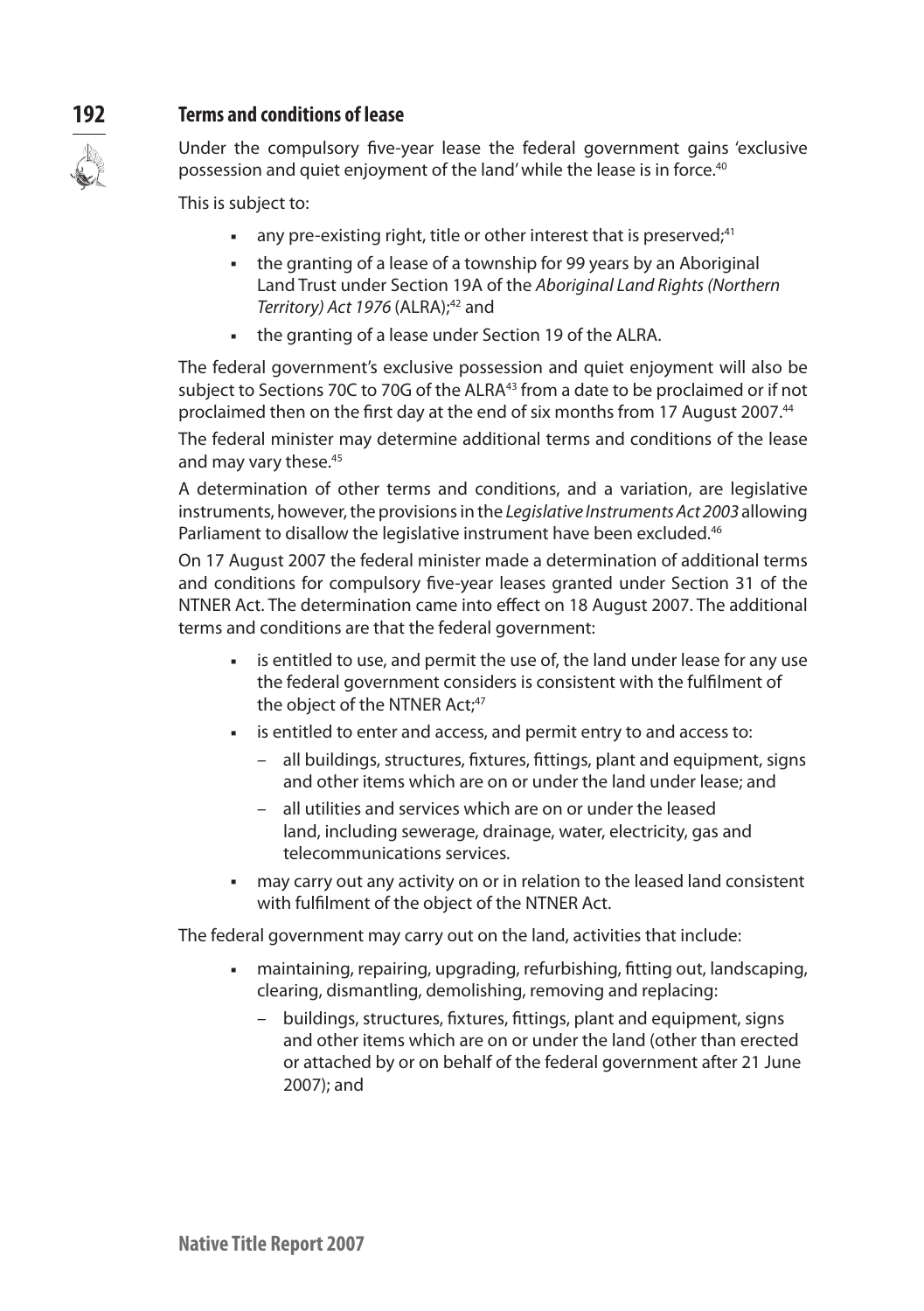- utilities and services which are on or under the leased land **193** including sewerage, drainage, water, electricity, gas and telecommunications services (other than those installed by or on behalf of the federal government after the commencement of the lease).
- n constructing, erecting, installing, placing, altering, refurbishing, fitting out, landscaping, dismantling and clearing:
	- buildings, structures, fixtures, fittings, plant and equipment, signs and other items erected on, or attached to, or under the leased land by or on behalf of the federal government;
	- utilities and services installed on or under the leased land by or on behalf of the federal government including sewerage, drainage, water, electricity, gas and telecommunications services.

The federal government also has the power to, at any time prior to the end of the lease, remove or demolish certain improvements<sup>48</sup> it may have made to the land under lease and certain utilities and services it may have installed.

Ownership of improvements made by the federal government will, subject to certain conditions, at the end of the lease pass to the relevant owner of the land.

The federal government is liable to pay all rates and taxes payable in respect of the land the subject of the compulsory five-year lease.

## **Dealing with land under compulsory five-year leases**

The federal government may, at any time, sublease, license, part with possession of, or otherwise deal with its interest in the five-year lease. It cannot transfer the lease.<sup>49</sup>

The legislation does not authorise an Aboriginal Land Trust to deal with an estate or interest in land covered by a compulsory five-year lease other than by granting a lease under Sections 19 or 19A of the ALRA.<sup>50</sup>

An Aboriginal Land Trust may, despite the grant of a compulsory five-year lease, grant another lease in accordance with Section 19 of the ALRA that covers part of the land.<sup>51</sup> This requires the consent, in writing, of the federal minister.<sup>52</sup> If the Land Trust grants a lease under Section 19 the compulsory five-year lease is varied to exclude the area of the Section 19 lease.<sup>53</sup>

The Aboriginal Land Trust for the land over which a compulsory five-year lease has been granted may, in accordance with Section 19A of the ALRA, grant a lease of a township for 99 years.<sup>54</sup> If such a lease is granted then the compulsory five-year lease is terminated if it covers all of the same area. If the lease of the township only covers part of the area covered by the compulsory five-year lease then that area is excluded from the compulsory five-year lease.<sup>55</sup>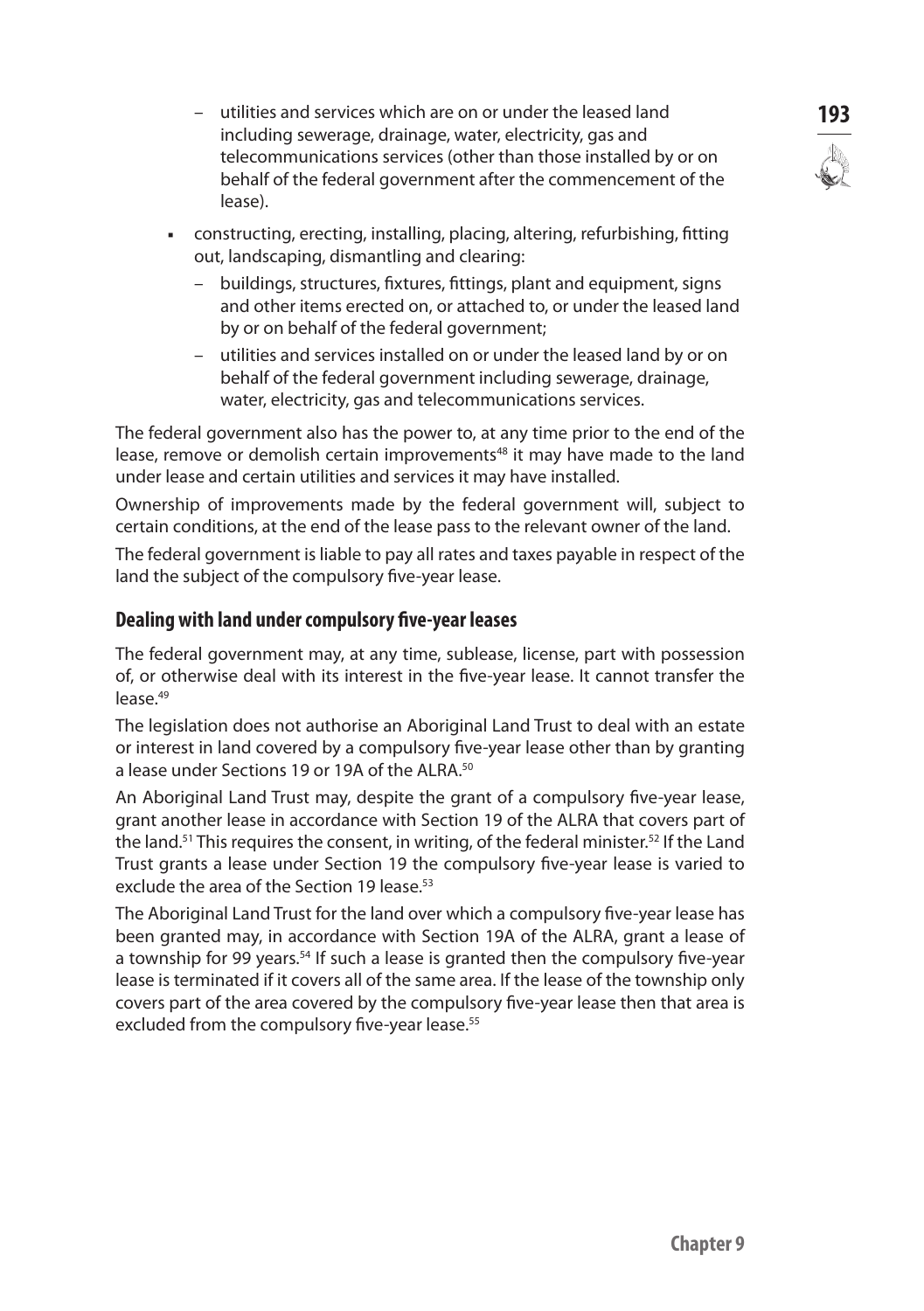# **194 Rent**



Effectively it is up to the lessee, that is the federal government, whether it pays rent.

The federal government is not liable to pay the owner of the land any rent in relation to the five-year lease the federal government has compulsorily acquired.<sup>56</sup>

The federal minister may, however, from time to time, request the Valuer-General to determine a reasonable amount of rent to be paid by the federal government to the relevant owner (not the Northern Territory) of the land covered by the five-year lease.57 If such a request is made the Valuer-General must comply and the federal government must pay the amount determined.58

The Valuer-General must not take into account in determining a reasonable amount of rent the value of any improvements on the land.<sup>59</sup>

There is nothing to compel the federal minister to request a rental determination from the Valuer-General. Without a request no rent is payable by the federal minister to the land owner for the five-year lease.

# **Variation of the lease**

The federal government may vary the compulsory five-year lease by:

- **excluding land from it; and**
- n including land excluded at the time the five-year lease takes effect (because it was covered all or in part by a pre-existing registered  $lease$ ). $60$

Variation takes place by the federal minister giving notice, in writing, to the relevant owner of the land.61 The notice is deemed not to be a legislative instrument.

There does not appear to be any other express provision in the NTNER Act allowing the federal minister to vary the terms and conditions set out in the Act. However if the federal minister exercises the power in Section 36 of the NTNER Act to make additional terms and conditions then he may vary these. $62$ 

The owner of the land covered by the lease may not vary the compulsory five-year lease.<sup>63</sup>

# **Special provisions – Traditional land claim at Canteen Creek**

The legislation provides for the continuation of the traditional land claim under the ALRA at Canteen Creek.<sup>64</sup> It does this by providing that the grant of a compulsory five-year lease of Canteen Creek has effect—despite the provisions in the ALRA<sup>65</sup> that estates or interests not be granted while land is subject to traditional land claims under that Act.66

The legislation also provides that the grant of a compulsory five-year lease does not affect any application to an Aboriginal Land Commissioner under the ALRA for a traditional land claim of Canteen Creek. However, if the claim is successful and the Governor-General executes a deed of grant in fee simple in the land at Canteen Creek, the deed is of no effect until the compulsory lease ends.<sup>67</sup>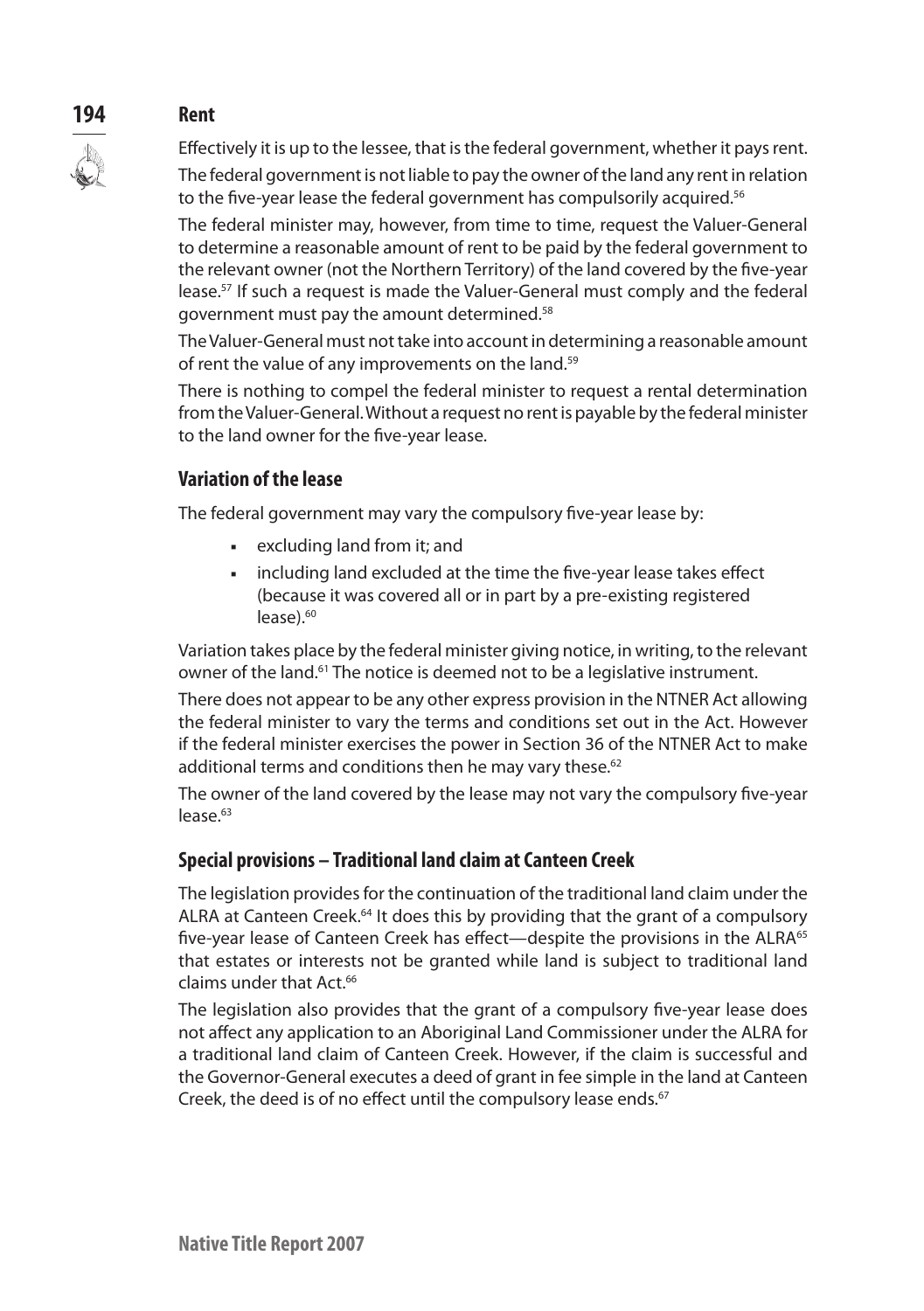# **Special provisions – Earlier lease at Nauiyu (Daly River) 195**

As at 18 August 2007, when a compulsory five-year lease was granted over Nauiyu (Daly River), any earlier lease covering that area in force immediately before the compulsory five-year lease was granted is varied to exclude land covered by the later lease.<sup>68</sup>

Once the compulsory five-year lease ends, if the earlier lease is still in force it is varied to include the land excluded when the five-year lease was granted.<sup>69</sup>

It would appear that the provisions enabling the federal minister to subsequently extend the boundaries of a compulsory five-year lease to include areas excluded at the time it was granted<sup>70</sup> do not apply to the Nauiyu (Daly River) five-year lease.<sup>71</sup>

# **Special provisions – Leases of Finke and Kalkarindji**

Special provisions apply in regard to the leases of Finke (known also as Aputula) and Kalkarindji (known also as Wave Hill) held at 18 August 2007 by The Aputula Social Club Incorporated, The Aputula Housing Association Incorporated, and Daguragu Community Government Council.<sup>72</sup> These leases are suspended while the compulsory five-year leases granted over the land are in force. This is provided that the compulsory five-year leases cover all of the land the subject of the earlier leases. Once the compulsory leases end, the suspension ceases.

The five year compulsory leases over land at Finke and Kalkarindji already leased by The Aputula Social Club Incorporated, The Aputula Housing Association Incorporated, and Daguragu Community Government Council commence on the first day after the end of the disallowance period for the regulations that prescribe the land.

## **Rights of way**

The federal minister and federal government employees and agents have the right to use the shortest practicable route between areas of land covered by compulsory five-year leases.73

They also have the right to use a road over land granted to an association for a community living area that is not covered by a compulsory five-year lease to gain access to that area of the land that is covered by such a lease.<sup>74</sup> A similar right exists over land owned by the Catholic Church of the Diocese of Darwin Property Trust.75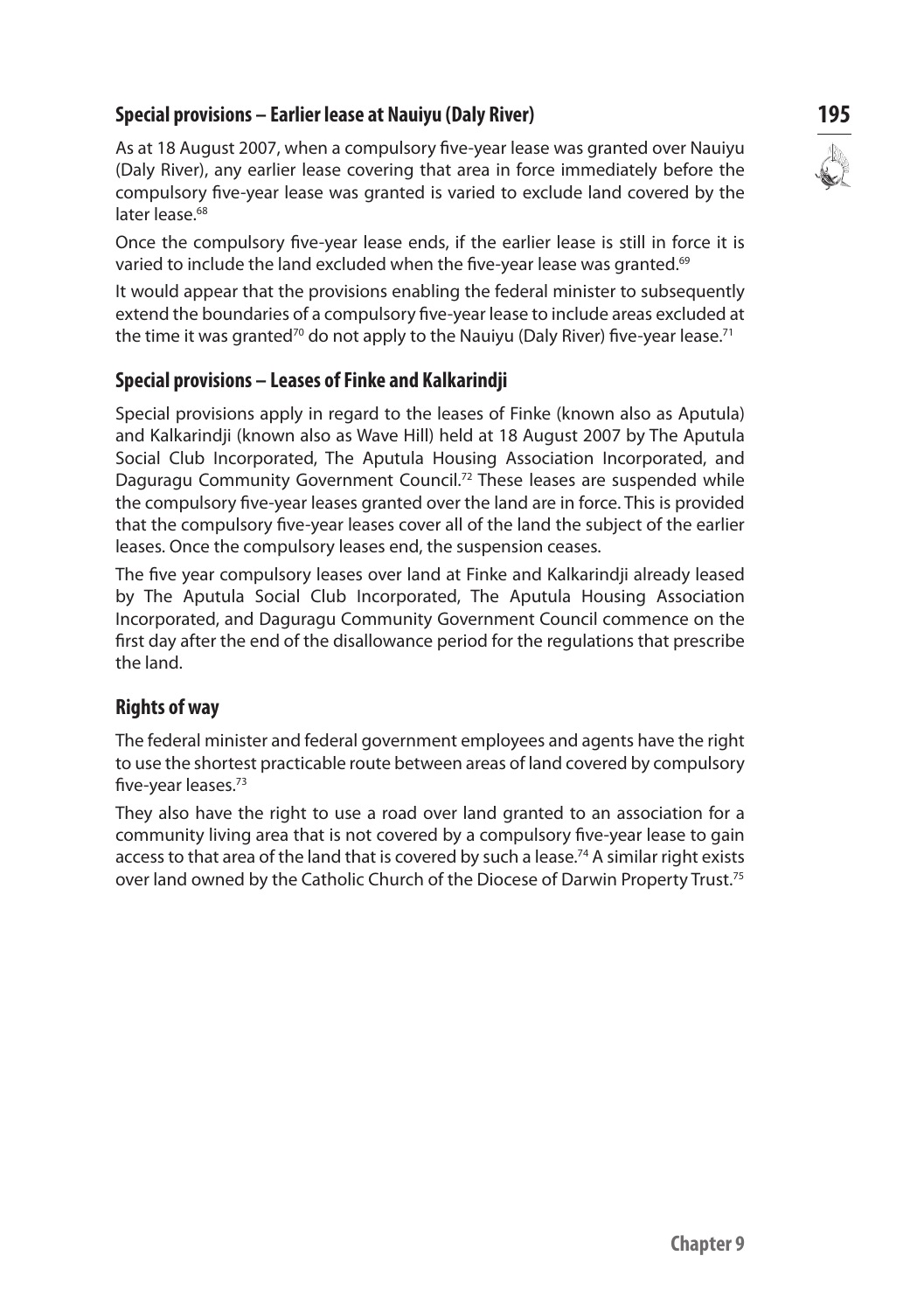

## **Summary**

# **Implications for Aboriginal human rights resulting from compulsory five-year leases**

The compulsory five-year leases have wide-ranging implications for Aboriginal human rights. Some of these are:

- **Any existing Aboriginal land in the Northern Territory may be** subject to a compulsory five-year lease without any consent needed by the owner of the land.
- **Fig.** There is no unconditional quarantee for compensation on just terms.
- **Figure 3** Significant interruption to community living can be expected.
- The minister is able to make wide-ranging decisions that are not answerable to Parliament.
- Traditional rights of use and occupation (under Section 71 of the ALRA) in compulsorily leased Aboriginal lands will be displaced by the existence of the compulsory lease.
- **Fight** for an Indigenous person to even reside on compulsorily leased Aboriginal lands will be capable of being cancelled by the federal government at any time.
- The federal government is not compelled to pay rent.

# **Town camps**

There are a number of areas in and around centres in the Northern Territory known as town camps. These town camps are established by leases granted under the *Special Purposes Leases Act 1953* (NT) (SPLA) and the *Crown Lands Act 1992* (NT) (CLA). They are granted by the Northern Territory Minister or the Administrator of the Northern Territory.

Division 2 of Part 4 of the NTNER Act deals with the acquisition by the federal government of rights, titles and interests relating to town camps. In essence, Division 2 provides for the federal minister to take over the leases from the Northern Territory and to do such things as terminate the leases and resume the land under lease.

Under the NTNER Act the federal minister is able to:

- **Fig.** forfeit the lease establishing the town camp, resume the land under lease, and reserve the resumed land for a wide range of purposes; and
- <sup>n</sup> specify that all rights, titles and interests in the land subject to a lease under the SPLA or the CLA, including town camp leases, are vested in the federal government. This is regardless of whether the lease has first been forfeited or the land resumed.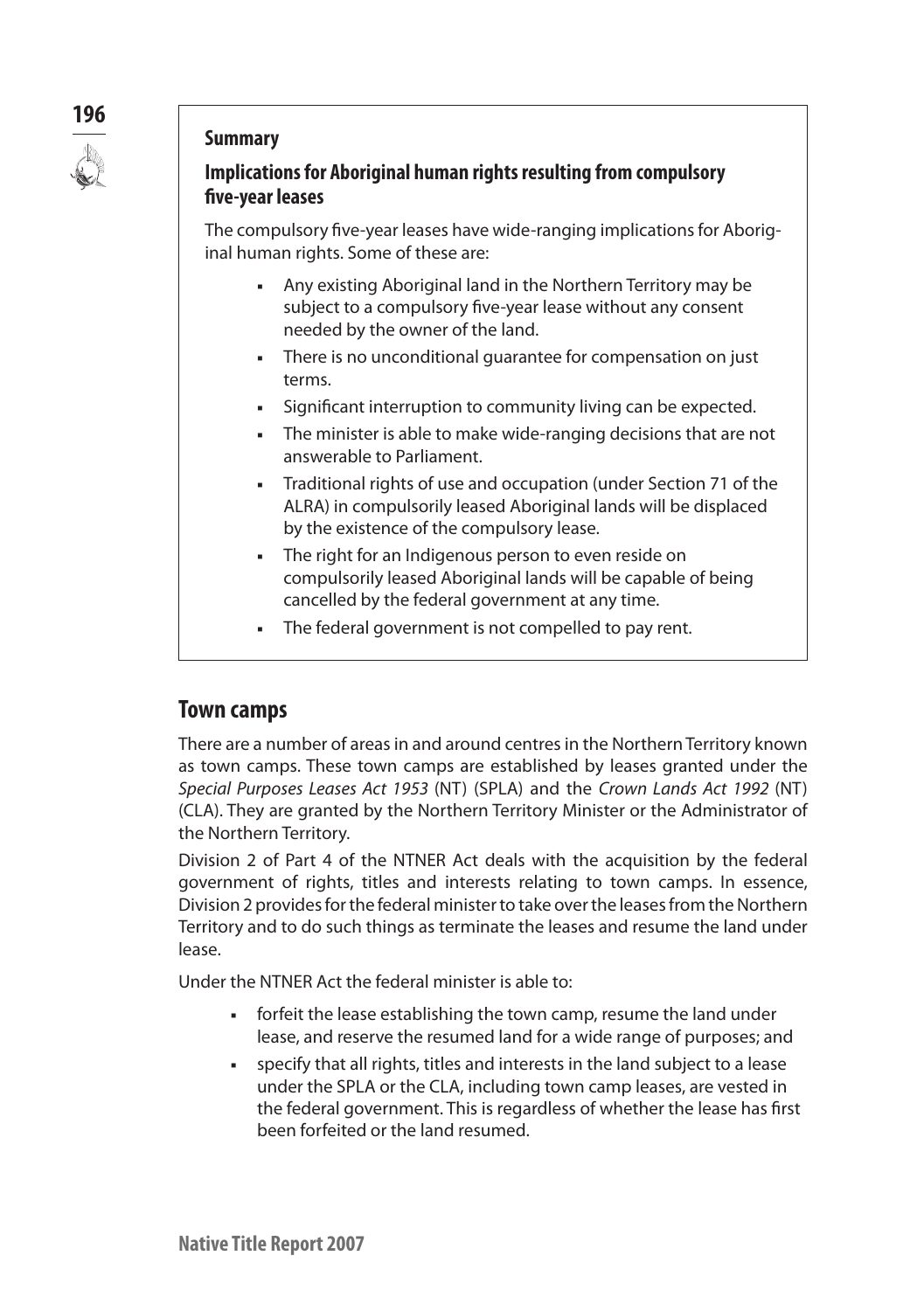# **Lands affected 197**

The lands affected by the NTNER Act are:

33 town camps under SPLA and CLA leases listed in Part 4 of Schedule 1 of the NTNER Act. These are:

| Darwin              | Bagot, Knuckey Lagoons, Kulaluk/Minmirama Park,<br>Palmerston Town Camp, Railway                                                                                                                                                                           |
|---------------------|------------------------------------------------------------------------------------------------------------------------------------------------------------------------------------------------------------------------------------------------------------|
| Katherine           | Miali Brumby, Warlpiri Transient Camp                                                                                                                                                                                                                      |
| <b>Tenant Creek</b> | Kargaru, Marla Marla, Munji-Marla, Ngalpa Ngalpa,<br>Sorry Camp, The Village, Tinkarli, Village Camp, Wuppa                                                                                                                                                |
| Alice Springs       | Akngwertnarre, Anthelk-Ewlpaye, Anthepe, Aper-<br>Alwerrknge, Basso's Farm, Ewyenper-Atwatye, Ilperle<br>Tyathe, Ilpeye Ilpeye, Ilyiperenye, Inarlenge, Irklancha<br>Atwacha, Karnte, Mount Nancy, Mpwetyerre, New<br>Ilparpa, Nyewente, Yarrenyty-Arltere |

n any land in the Northern Territory that is the subject of a lease granted under the SPLA or the CLA, including a lease for a town camp, that is prescribed by the regulations.76

## **Forfeiture of town camp leases and resumption of land**

Under the NTNER Act the federal minister has the same powers as the Northern Territory Minister or the Administrator of the Northern Territory under the SPLA and the CLA to do certain things in relation to leases granted under those Acts over the affected lands.77 These powers include:

- n to forfeit the lease where there have been specified breaches or where the purpose for which the lease was granted has been fulfilled or is no longer capable of fulfilment;<sup>78</sup>
- n to determine the amount of compensation to be paid by the federal government to the lessee for any buildings left on the land if the lease is forfeited;<sup>79</sup>
- n to resume and reserve land comprising, or included in, the lease for:
	- any public purpose (in the case of land subject to a SPLA lease); and
	- any purpose (in the case of land subject to CLA lease), the federal minister thinks fit, including a number of specified purposes.<sup>80</sup>

The federal minister is required to give 60 days notice, in writing, when resuming land comprising or included in a town camp lease. This has been reduced from the previously required notice of 6 months.<sup>81</sup>

Where land the subject of a lease under the SPLA or the CLA has been resumed compensation is payable to the lessee for:

- n improvements on the resumed land that are the property of the lessee;
- $\blacksquare$  the loss of the lease; and
- <sup>n</sup> depreciation in the value of the land comprised in the lease which is not resumed.82

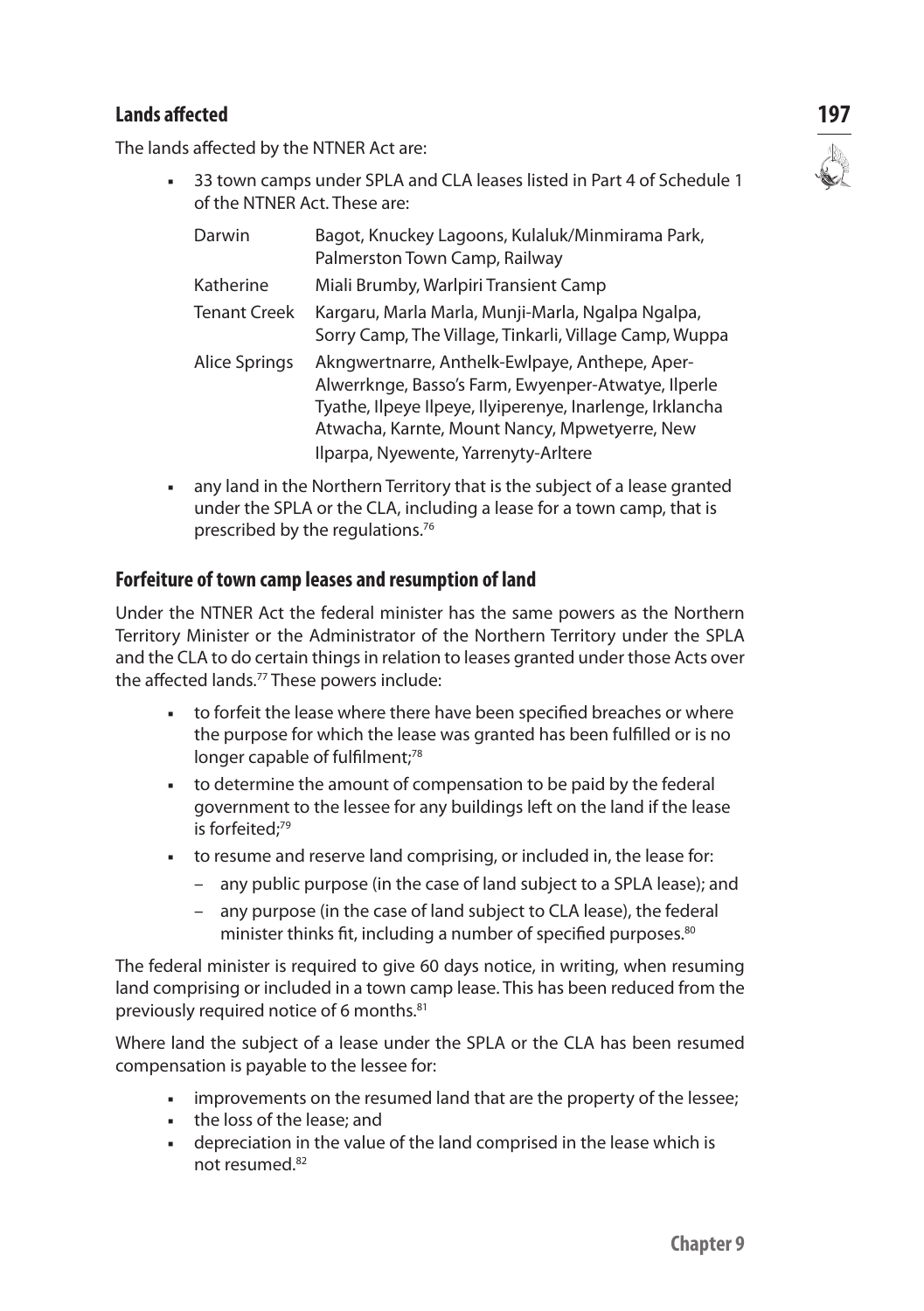## **198 Vesting of rights, titles and interests in town camp land in the federal government**



The federal minister may specify that all rights, titles and interests in land that is the subject of a lease under the SPLA or the CLA, including a lease for a town camp, are vested in the federal government. The rights, titles and interests are freed and discharged from all other rights, titles and interests and from all trusts, restrictions, dedications, reservations, obligations, mortgages, encumbrances, contracts, licences, charges and rates.<sup>83</sup>

This is done by the federal minister giving to the Northern Territory a notice specifying certain land. The land must be the subject of a lease under the SPLA or the CLA. The lands the federal minister may specify are:

- any of the 33 town camps listed in Part 4 of Schedule 1; and
- any land in the Northern Territory under a SPLA or CLA lease that is prescribed by the regulations.84

Once specified, all rights, titles and interests in the land are vested in the federal minister.

The federal minister may specify land whether or not the land has been resumed or forfeited under the SPLA or the CLA.

The act of specifying land is not one to which the future act regime in Division 3 of Part 2 of the Native Title Act applies. $85$  To the extent that the act of specifying land, and the vesting of all rights, titles and interests in the federal government that flows from that, affects native title, the non-extinguishment principle applies (see later in the brief under the heading 'Effect of other laws – Native Title Act').<sup>86</sup>

Rights, titles or interests in the land, at the time the land is specified, may be preserved. This requires that the notice specifying the land specify that a right, title or interest in the land is preserved, in which case it does not vest in the federal government.

However, so long as the federal government's interest in the land exists, the federal government may terminate the preserved right, title or interest at any time by giving notice in writing to the persons who holds the right, title or interest. Such a notice terminating a preserved right, title or interest is deemed not to be a legislative instrument.<sup>87</sup> Compensation may be payable.<sup>88</sup>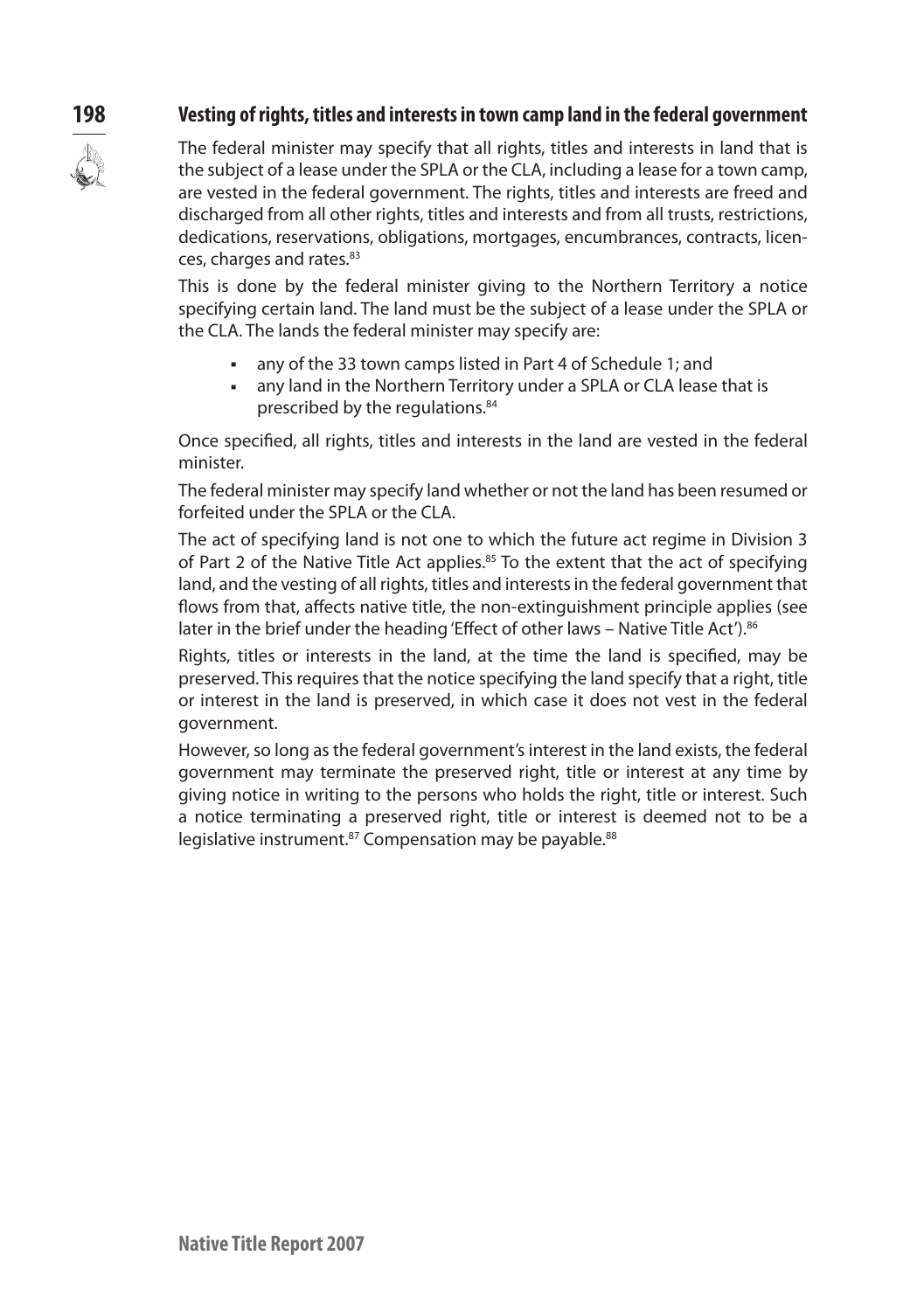

#### **Concerns: town camps**

The acquisition of rights, titles and interests in town camps has implications for Indigenous human rights:

- There may be little or no compensation.
- Allows the minister to make wide-ranging decisions that are not answerable to Parliament.
- The notice period for lease resumption is reduced from 6 months to 2 months demonstrating less favourable treatment of town camp special purpose leases.
- Lack of conventional safeguards for compulsory acquisition suggests less favourable treatment for the leases over town camp areas.

# **Compensation**

The NTNER Act does not provide an unconditional guarantee for compensation on just terms for acquisition of property by the federal government under the Act.

Under Section 60 of the NTNER Act the federal government is liable to pay 'a reasonable amount of compensation' in certain circumstances. If the federal government and the person to be compensated do not agree on the amount of compensation then the person may institute court proceedings to recover from the federal government a reasonable amount.

In determining what is a reasonable amount the court must take into account:

- any rent paid or payable in relation to the land;
- <sup>n</sup> any amounts of compensation paid or payable by the federal government under the SPLA or CLA; and
- n any improvements to the land funded by the federal government (whether before or after a lease is granted to, or all rights, titles or interests are vested in the federal government). This includes the construction of, and improvements to, any building or infrastructure on the land.

A number of points arise from compensation provisions in Section 60:

- <sup>n</sup> the federal government's liability to pay 'a reasonable amount of compensation' is only where the acquisition of the property is an acquisition to which the just terms requirements in Section 51(xxxi) of the Constitution applies;
- n the NTNER Act refers to 'a reasonable amount' rather than to compensation on just terms;
- n the issue of whether Section 51(xxxi) of the Constitution applies to the exercise of power under Section 122 of the Constitution and the acquisition of property by the federal government in the Territory is the subject of conflicting case law;<sup>89</sup>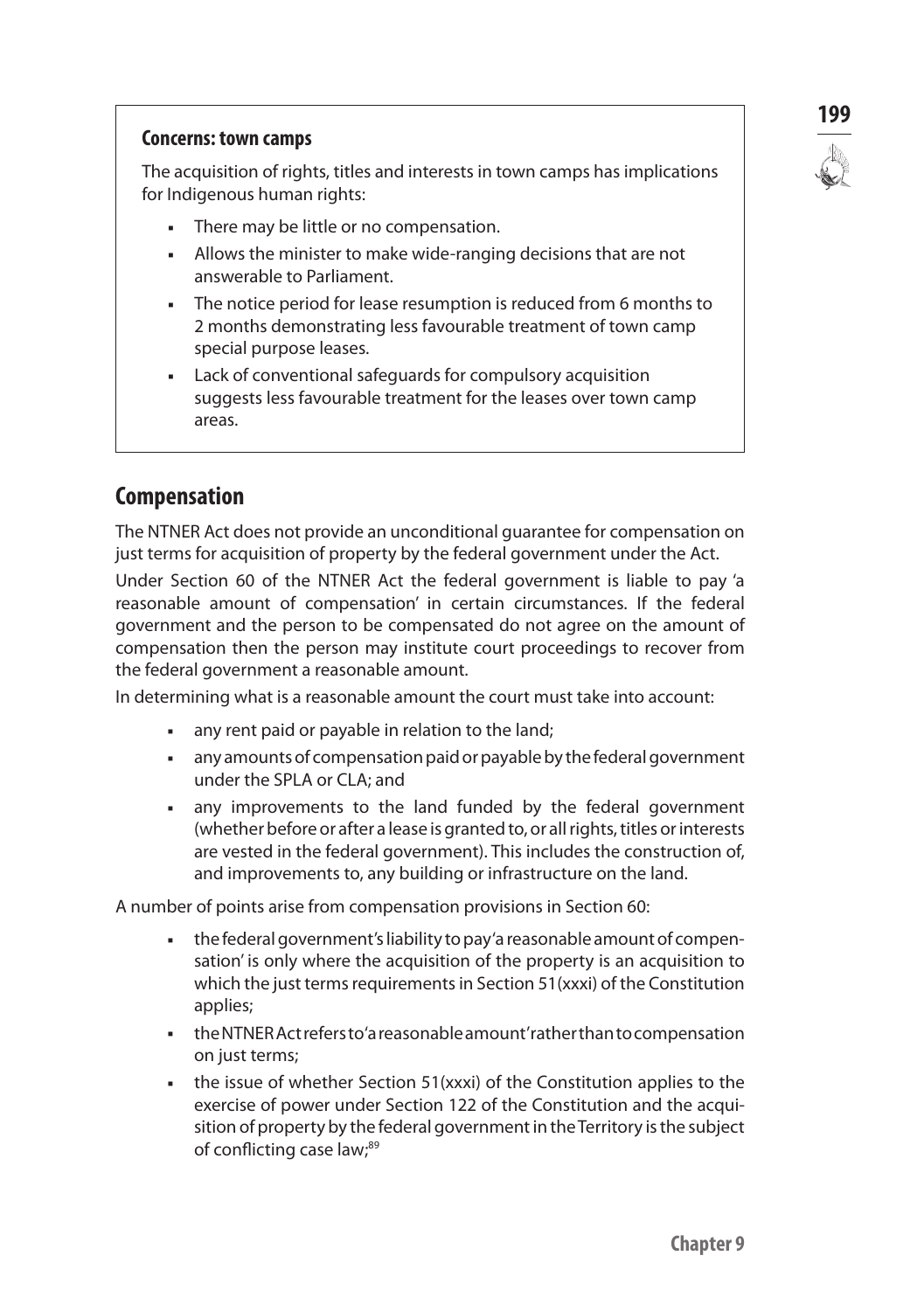- 
- **200 example 1** the NTNER Act displaces the requirement in the *Northern Territory (Self-Government) Act 1978* (NT(SG)A) that the acquisition of certain property in the Territory must be on just terms;<sup>90</sup>
	- with the displacement of the NT(SG)A requirement for just terms compensation it opens the way for the federal government to more easily challenge the application of the constitutional just terms protection in the Northern Territory in any court case seeking compensation.

#### **Concern: compensation provisions**

The compensation provisions have serious implications for Indigenous human rights.

- a reasonable amount' of compensation rather than 'just terms' compensation is referred to in the legislation.
- **EXECT:** Displacing the requirement under *Northern Territory (Self-Government) Act 1978* that acquisition of certain property in the Territory be on just terms.
- The requirement that the court is compelled to take into account improvements to the land funded by the federal government, rent paid or payable, and other amounts.

# **Effect of other laws**

The federal government's acquisition of rights, titles and interests in land under Part 4 of the NTNER Act impacts upon, and is affected by, other federal and Northern Territory laws. Part 4, Division 3 of the NTNER Act deals with how these laws interact with the acquisition of rights, titles and interests in the land by the federal government.

# **Native Title Act**

Section 51(1) of the NTNER Act provides that Part 2, Division 3 of the Native Title Act, which deals with future acts, does not apply to:

- any act done by, under or in accordance with any provision in Part 4 of the NTNER Act<sup>91</sup> including:
	- the grant of a compulsory five-year lease; and
	- the vesting of rights, titles and interests in land subject to a lease under the SPLA or the CLA, including a lease for a town camp, in the federal government.<sup>92</sup>
- any act done by the federal government, the Northern Territory or an Authority, within five-years from 18 August 2007, on land that has been resumed, or on land in respect of which a lease has been forfeited, in accordance with Division 2 of Part 4 of the NTNER Act:<sup>93</sup>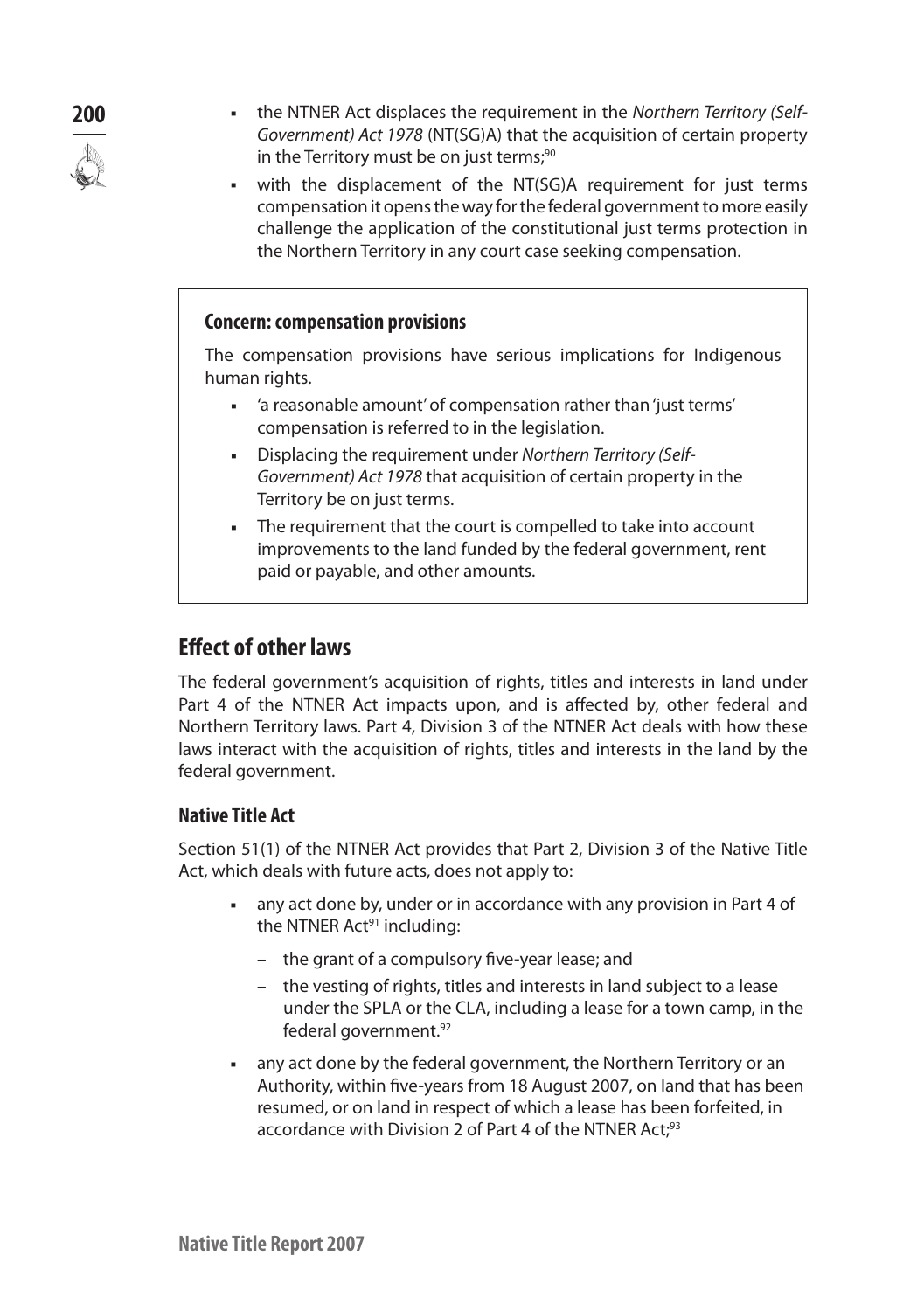- **201** any act done by the federal government, the Northern Territory or an **201** Authority on land in which a federal interest exists; and
- n any act that is related to any of the above acts.

The non-extinguishment principle applies to these acts.<sup>94</sup>

In essence, the affect of this is that procedures set out in the future act regime in Part 2, Division 3 of the Native Title Act, that would have had to be followed if the acts were future acts, do not have to be followed.

However, as the non-extinguishment principle applies, to the extent that any of these acts affect any native title rights and interest that may exist in the land, those native title rights and interests are not extinguished.

If the future act regime had not been expressly excluded these acts may have been 'future acts' and hence subject to that regime.

A 'future act' is defined in Section 233 of the Native Title Act. Essentially, a 'future act' is an act ('act' is defined in Section 226 of the Native Title Act) which affects native title (or would affect native title if it were valid) and:

- <sup>n</sup> consists of the making, amendment or repeal of legislation which takes place on or after 1 July 1993; or
- **EXED is any other act taking place on or after 1 January 1994.**

The future act regime set out in Part 2, Division 3 of the Native Title Act provides for procedures to be followed to ensure that a future act is valid and prescribes the affect of future acts on any native title rights and interests. In some cases compliance with procedural requirements is a precondition for a future act to be valid. Notification to those who hold, or may hold, native title in the land in question may be required and the parties may be required to negotiate in good faith for the doing of the act. Where procedural requirements must be followed failure to do so will mean the future act is invalid.<sup>95</sup>

## **Aboriginal Land Rights (Northern Territory) Act**

Despite the grant of a compulsory five-year lease over Aboriginal land, an Aboriginal Land Trust may grant a lease in accordance with Sections 19 or 19A of the ALRA over the land. This is dealt with earlier in the chapter under the heading 'Dealing with land under compulsory five-year leases'.

## **Application of federal laws**

Under the NTNER Act the federal minister may, by legislative instrument, prevent any law or a provision of a law from applying in relation to the following land in the Northern Territory:96

- and covered by a compulsory five-year lease;
- n land in which a federal interest exists; and
- land resumed or forfeited in accordance with Division 2 of Part 4<sup>97</sup> (other than land in which a federal interest exists).<sup>98</sup>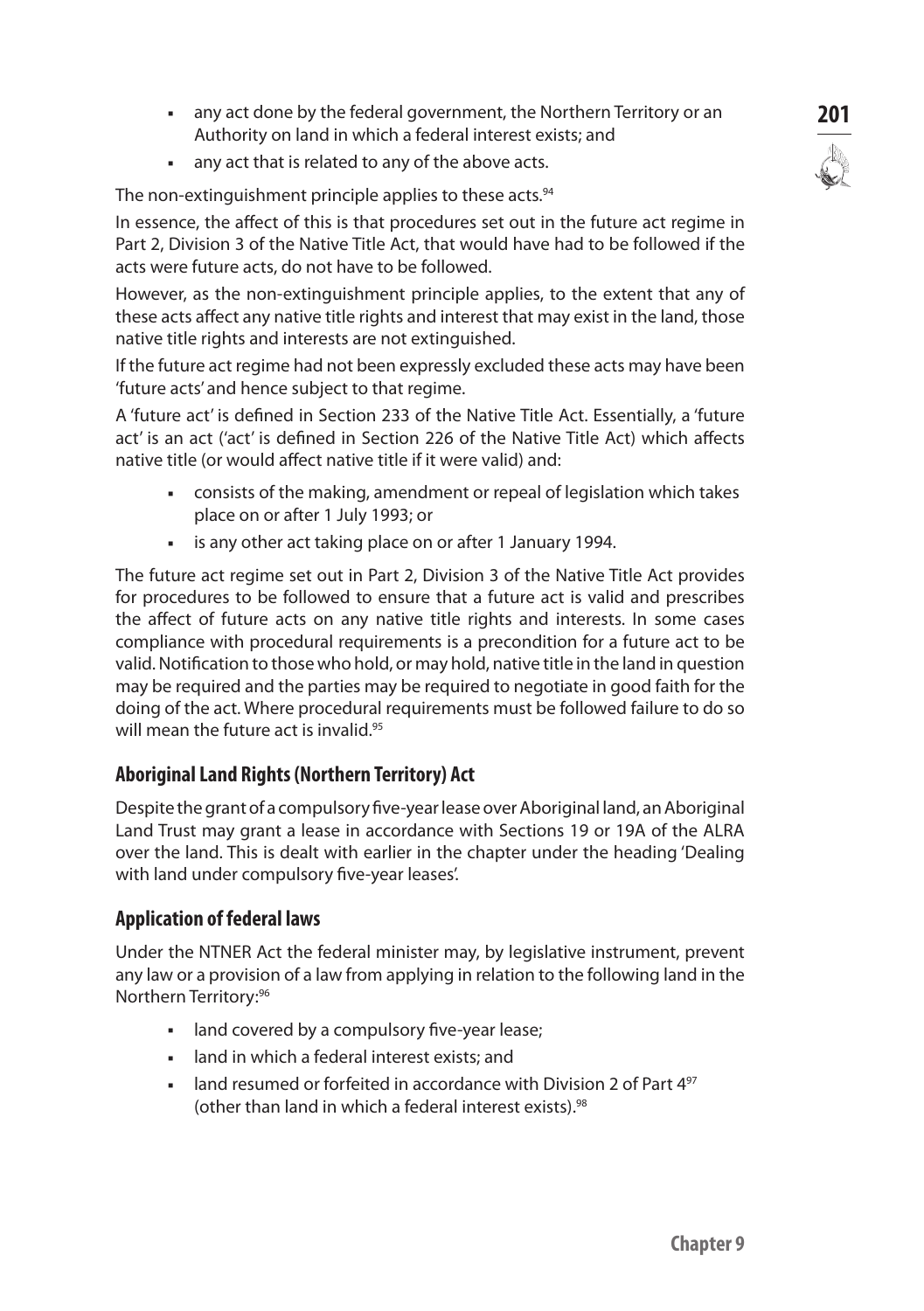

**202** This is done by the federal minister specifying a law, or a provision of a law, of the Australian Parliament. The law or provision then has no effect to the extent that it would regulate, hinder or prevent the doing of an act in relation to the land.

## **Modification of certain NT laws for land covered by Part 4**

The regulations may make modifications of any law of the Northern Territory relating to:

- $\nu$  planning;
- infrastructure:
- the subdivision or transfer of land:
- local government; and
- other prescribed matters.

to the extent that the law applies to land:

- **Exercise covered by a compulsory five-year lease;**
- n in which a federal government interest exists; and
- <sup>n</sup> resumed or forfeited in accordance with Division 2 of Part 4 (other than land in which a federal interest exists).

#### **Concern: interaction with other laws**

I have concerns about the provisions dealing with the interaction with other laws:

- **Removal of the future act regime and the loss of rights under that** regime.
- The federal minister is able to prevent any law or a provision of a law from applying to certain lands thus bypassing Parliament (albeit that it is by way of legislative instrument).

# **Rights in construction areas and infrastructure**

The FCSIA(NTNER) Act amended the ALRA, inserting Part IIB (Statutory rights over buildings or infrastructure),<sup>99</sup> to provide for the acquisition (by the federal government, the Northern Territory, or one of their authorities) of extensive statutory rights in relation to areas of Aboriginal land designated as *construction areas*.

The relevant provisions of Part IIB of the ALRA are Division 1 (Preliminary), Division 2 (Federal rights) and Division 3 (Northern Territory rights).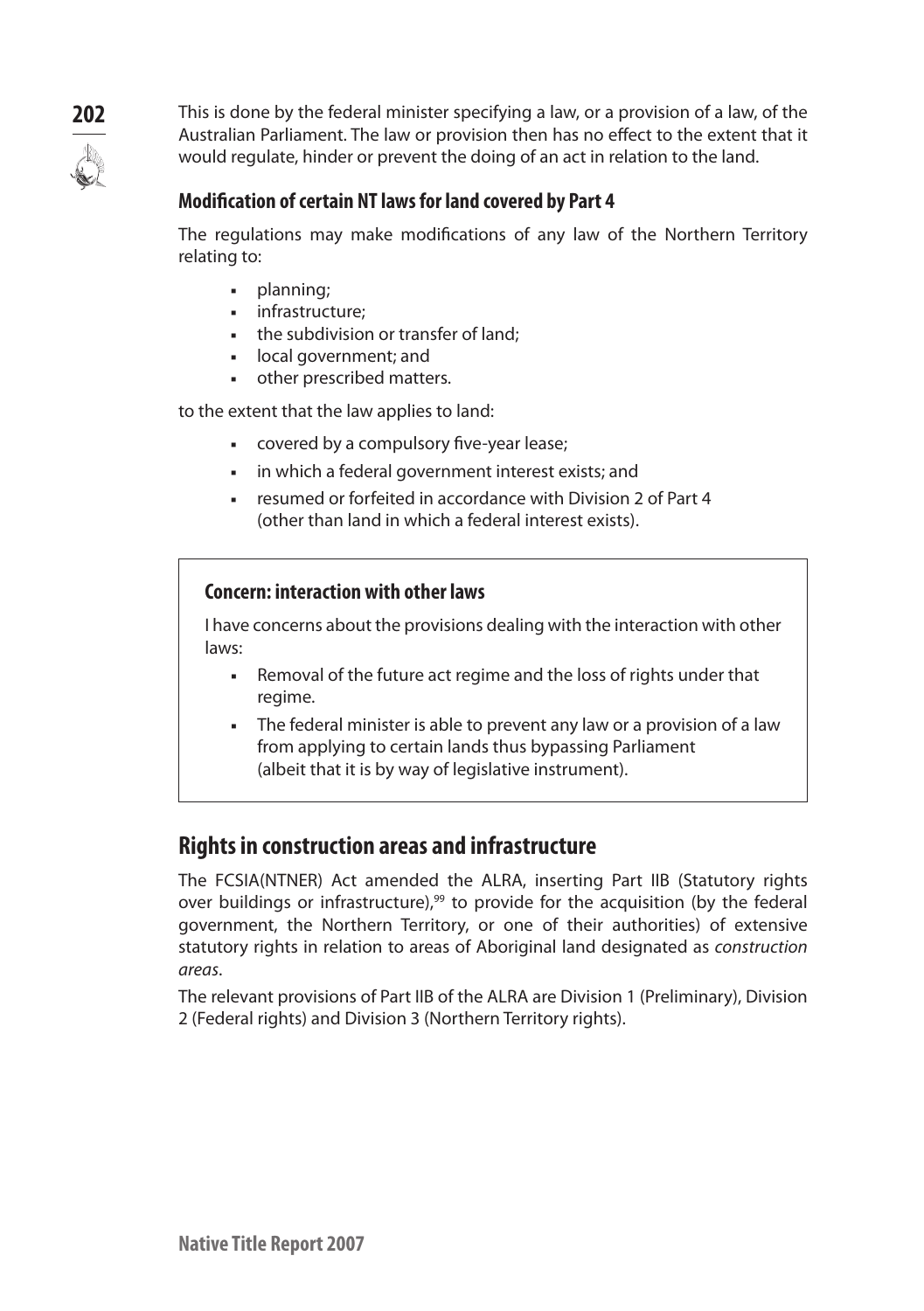## **Area over which rights are acquired – the 'construction area' 203**

A *construction area* is an area of Aboriginal land held by an Aboriginal Land Trust for an *estate in fee simple* which:

- n the federal minister has identified in a written determination (where the rights are acquired by the federal government or a federal authority); or
- **n** the Chief Minister of the Northern Territory or a delegate of the Chief Minister has identified in a written determination (where the rights are acquired by the Northern Territory or a Northern Territory authority).

## **Circumstances in which the rights are acquired**

The rights are acquired where:

- **n** works are proposed to be carried out on a *construction area*; and
- n the Aboriginal Land Council for the area in which the land is situated consents in writing;<sup>100</sup>
- n immediately before the Land Council consents the area is not covered by a lease under Sections 19 or 19A of the ALRA; and
- n the federal government, the Northern Territory or one of their authorities wholly or partly<sup>101</sup> funds the works.

The works $102$  must be:

- **n** the construction of one or more buildings or infrastructure; or
- n the major alteration, extension, restoration, refurbishment or fitting out of one or more buildings or infrastructure, the total estimated cost of which exceeds \$50,000.103

## **Rights acquired**

The statutory rights acquired in relation to the *construction area* are exclusive<sup>104</sup> to the body funding the works and are the right to:

- n carry out works on the construction area;
- <sup>n</sup> occupy, use, maintain, repair or replace the buildings or infrastructure covered by the works;
- occupy or use the construction area;
- **EXEC** construct, maintain, repair or replace minor improvements on the construction area; and
- n provide services to the construction area.

During the period a person has the statutory rights the buildings or infrastructure is taken to be the property of the person.<sup>105</sup>

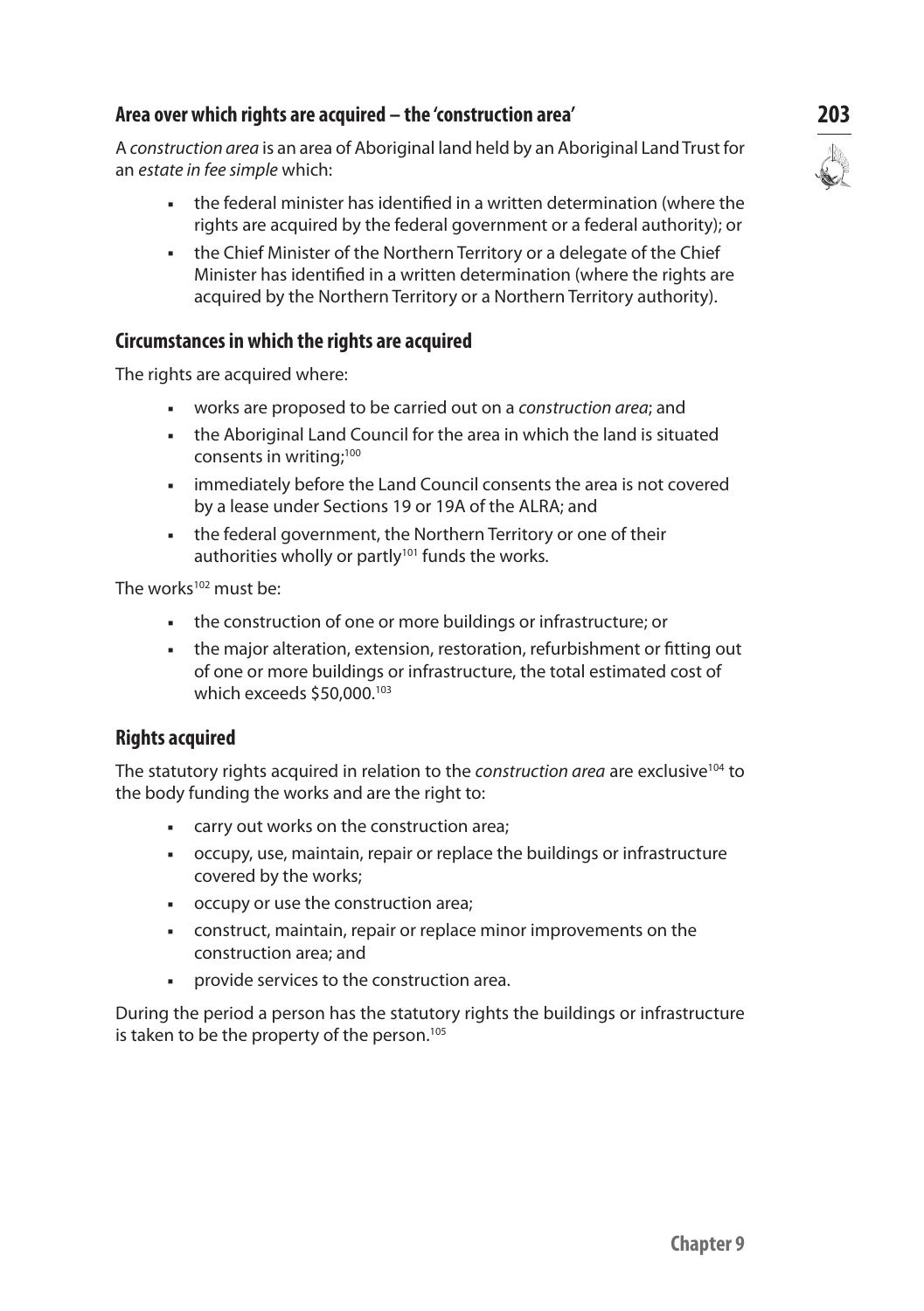# **204 Who acquires the rights**



The rights are acquired by the body that funds the works.<sup>106</sup>

| <b>Funding body</b>                                                                                                                                 | <b>Body acquiring the rights</b>                                                                                                                                        |
|-----------------------------------------------------------------------------------------------------------------------------------------------------|-------------------------------------------------------------------------------------------------------------------------------------------------------------------------|
| The federal government (where fully funded by the federal<br>qovernment)                                                                            | The federal government                                                                                                                                                  |
| A federal authority (where fully funded by a federal authority)                                                                                     | The federal authority                                                                                                                                                   |
| The Northern Territory (where fully funded by the Northern<br>Territory)                                                                            | The Northern Territory                                                                                                                                                  |
| A Northern Territory authority (where fully funded by a<br>Northern Territory authority)                                                            | The Northern Territory authority                                                                                                                                        |
| Partly funded by the federal government or a federal authority<br>or both (whether or not there is to be funding from another<br>source)            | The federal minister determines in<br>writing whether the funding body<br>is the federal government or the<br>authority                                                 |
| Partly funded by the Northern Territory or a Northern Territory<br>authority or both (whether or not there is to be funding from<br>another source) | The Chief Minister of the Northern<br>Territory must determine, in<br>writing, whether the funding body<br>is the Northern Territory or the<br>authority <sup>107</sup> |

# **Transfer of rights**

The statutory rights may be transferred by the party who has acquired them to the federal government, a federal authority, the Northern Territory or a Northern Territory authority (depending on who has acquired them).<sup>108</sup>

# **Exercise of rights by others**

A person who has the statutory rights may permit, in writing, a person or persons to exercise some or all of the statutory rights in relation to the whole or a part of the *construction area*. 109 A person who is authorised to exercise the statutory rights does not acquire them.<sup>110</sup>

# **Compulsory negotiations for lease under Section 19 of the ALRA**

It would appear that the relevant Land Council must negotiate in good faith with:

• the person who has acquired the statutory rights for that person to be granted a lease of the construction area under Section 19 of the ALRA. This is unless a lease is granted under Section 19A of the ALRA.<sup>111</sup>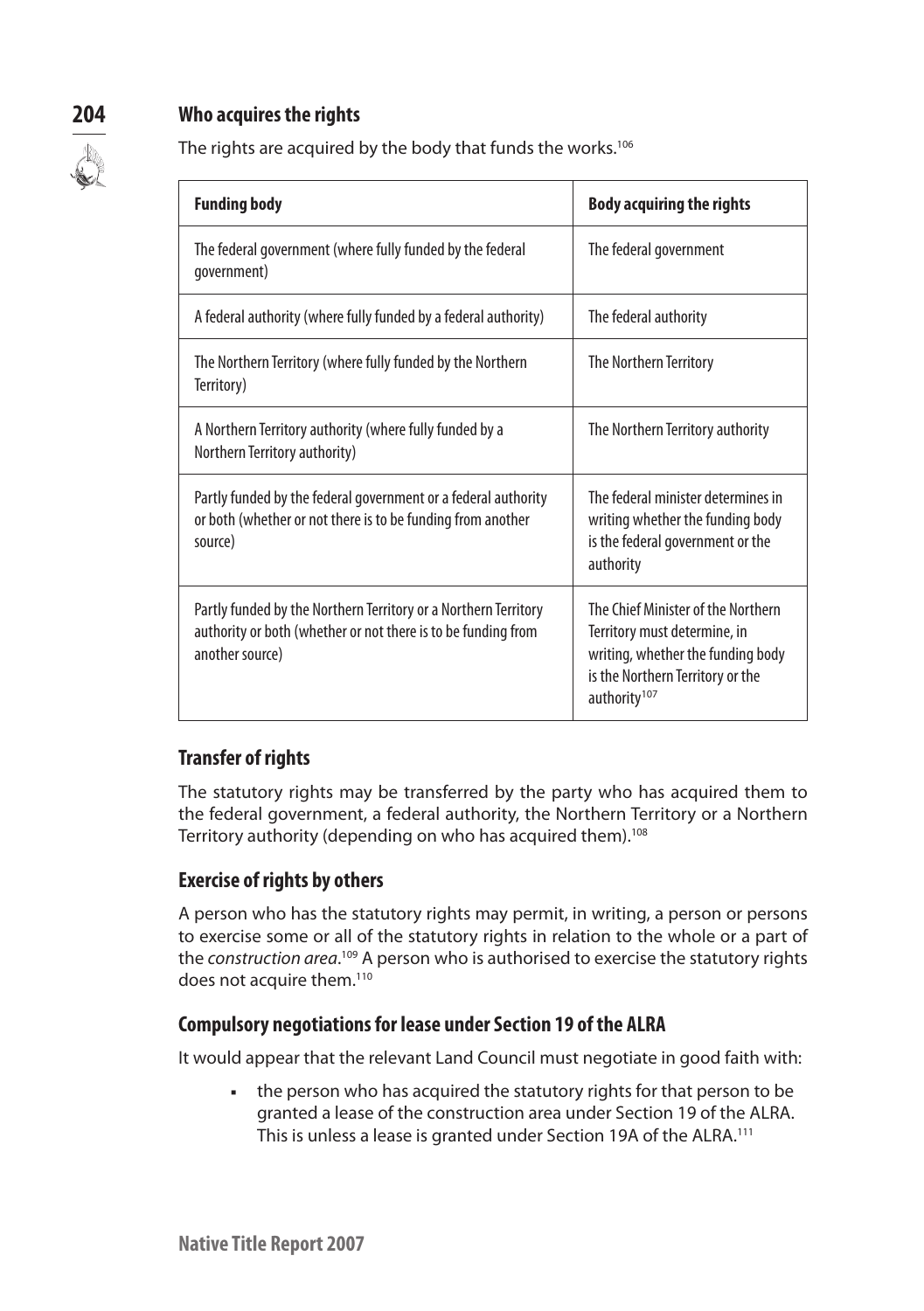**205** a funding body that has not acquired the statutory rights because there **205** is already a compulsory five-year lease at the time a *construction area* has been created.

So, once the Land Council has agreed in writing to the works taking place (and the other statutory requirements for the acquisition of statutory rights have occurred) it would appear the Land Council is compelled to enter into negotiations in good faith for a lease of the land under Section 19 of the ALRA.

If a lease is granted under Section 19 of the ALRA then the federal government, federal authority, Northern Territory or Northern Territory authority (as the case may be) is authorised to dispose of an interest in land covered by the lease granted under Section 19 of the ALRA in accordance with the terms and conditions of the lease.112

# **Prohibition on leases under Section 19 of the ALRA**

The Land Trust which holds the Aboriginal land for an *estate in fee simple* must not grant any other lease under Section 19 of the ALRA of the *construction area* other than to:

- $\blacksquare$  the person who has the statutory rights;<sup>113</sup> and
- n the funding body which has not acquired the statutory rights because there is already a compulsory five-year lease at the time a *construction area* has been created.

| <b>Effect of leases on rights</b> |                                                                                                                                                                                                                                                                                                                                                                                                          |                                                                                                                                                 |  |
|-----------------------------------|----------------------------------------------------------------------------------------------------------------------------------------------------------------------------------------------------------------------------------------------------------------------------------------------------------------------------------------------------------------------------------------------------------|-------------------------------------------------------------------------------------------------------------------------------------------------|--|
| <b>Type of lease</b>              | <b>Relevant circumstances</b>                                                                                                                                                                                                                                                                                                                                                                            | <b>Effect on statutory rights</b>                                                                                                               |  |
| Compulsory five-year<br>lease     | • A compulsory five-year lease is in<br>force: and<br>• works are proposed to be carried<br>out on a <i>construction area</i> ; and<br>$\blacksquare$ the Land Council for the area<br>consents, in writing, to the works;<br>and<br>• the works are to be wholly or<br>partly funded by the federal<br>government, a federal authority,<br>the Northern Territory or a<br>Northern Territory authority. | The acquisition by the funding<br>body of the statutory rights is<br>suspended for the period the<br>compulsory five-year lease is<br>in force. |  |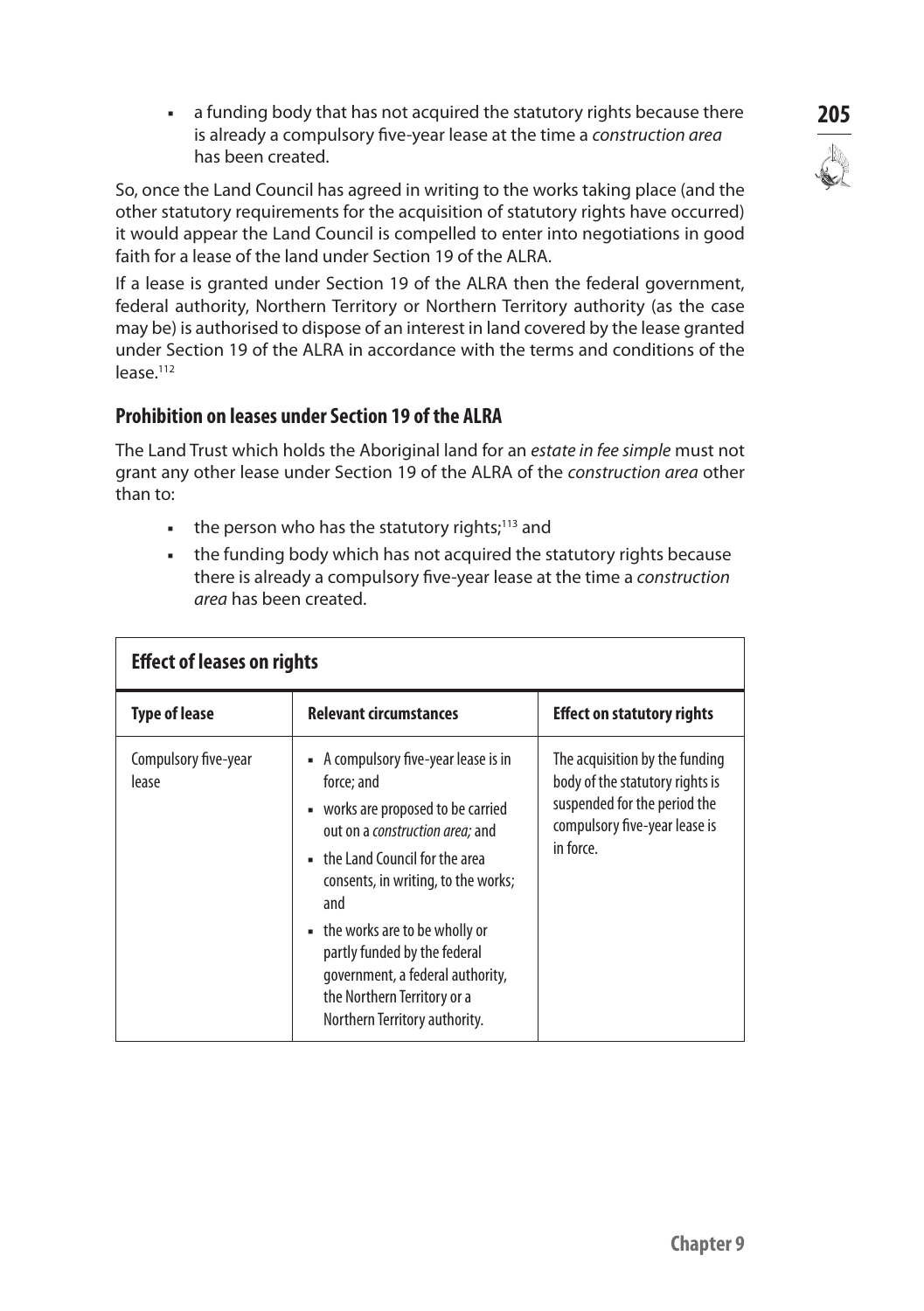| 206 | Section 19 ALRA leases  | Where a lease has been granted<br>under Section 19 of the ALRA to:<br>• a person who has acquired the<br>statutory rights;<br>• a funding body that has not<br>acquired the statutory rights<br>because there is already a<br>compulsory five-year lease at the<br>time a <i>construction area</i> has been<br>created. | The acquisition by the funding<br>body of the statutory rights is<br>suspended while the lease is<br>in force.                                                                                                       |
|-----|-------------------------|-------------------------------------------------------------------------------------------------------------------------------------------------------------------------------------------------------------------------------------------------------------------------------------------------------------------------|----------------------------------------------------------------------------------------------------------------------------------------------------------------------------------------------------------------------|
|     | Section 19A ALRA leases | • A lease is in force under Section<br>19A of the ALRA covering the<br>construction area; and<br>• a person has acquired the<br>statutory rights in relation to the<br>construction area immediately<br>before the lease took effect;<br>• a sublease is granted to the person<br>who has the statutory rights.         | Immediately before the<br>sublease is granted the<br>Division 2 (federal rights) or<br><b>Division 3 (Northern Territory</b><br>rights), as appropriate, ceases<br>to apply in relation to the<br>construction area. |

## **Displacement of traditional rights of use and occupation**

The FCSIA(NTNER) Act amendments<sup>114</sup> to the ALRA displace the protection, given in Section 71 of the ALRA,<sup>115</sup> to the traditional rights of use and occupation of Aboriginal land.

## **Concern**

I am very concerned about the displacement of the protection given in Section 71 of the ALRA, to the traditional rights of use and occupation of Aboriginal land.

An Aboriginal or a group of Aboriginals is no longer entitled to enter upon Aboriginal land and use or occupy that land in accordance with Section 71(1) of the ALRA if to do so would interfere with the use or enjoyment of the statutory rights of a government (or authority or a third party with a permit to exercise those rights) acquired under Part IIB of the ALRA.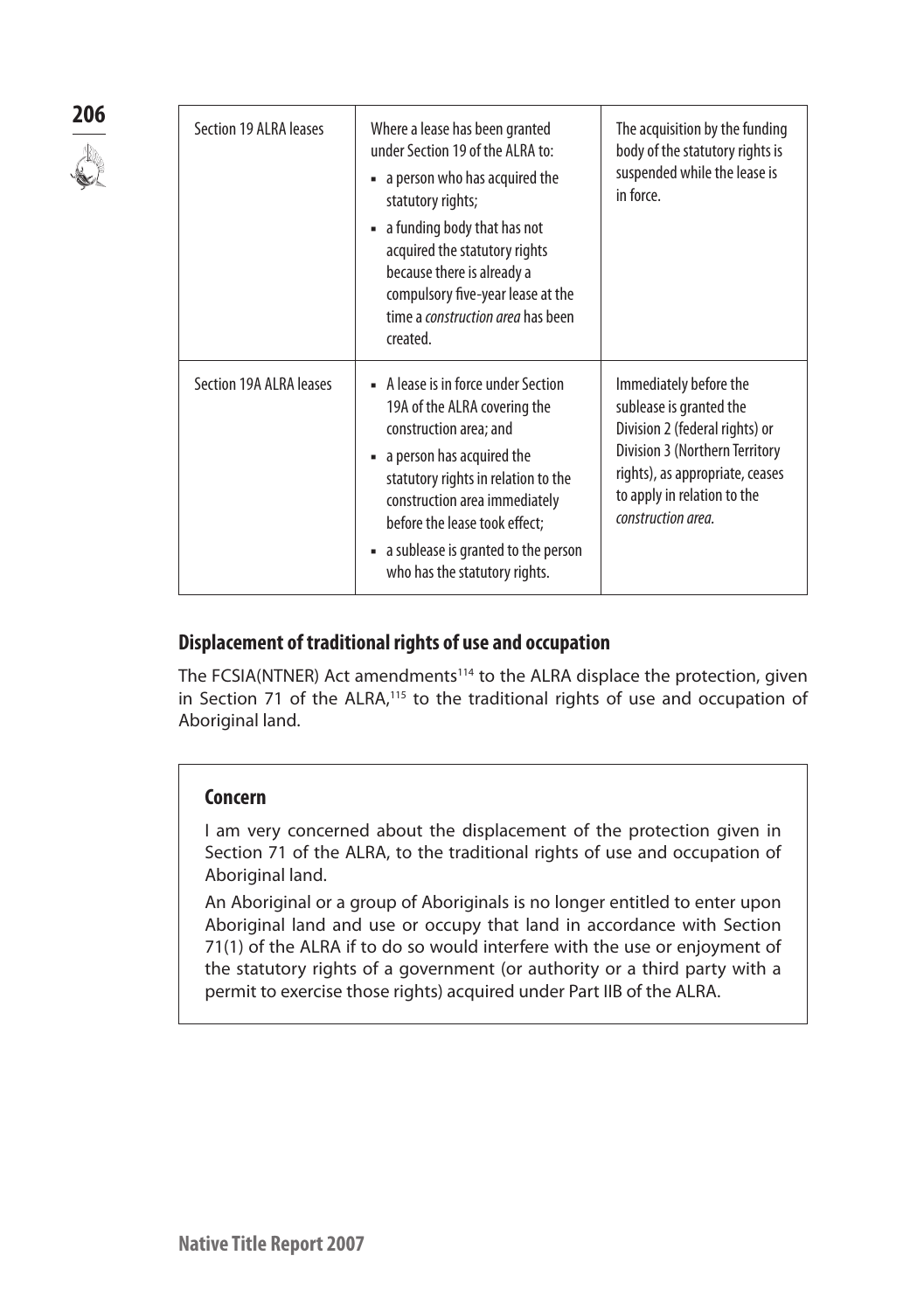# **Conclusion 207**

From a native title perspective, it is the removal of the future acts regime and the loss of rights under that regime that is particularly concerning. The preamble to the Native Title Act states:

In future, acts that affect native title should only be able to be validly done if, typically, they can also be done to freehold land and if, whenever appropriate, every reasonable effort has been made to secure the agreement of the native title holders through a special right to negotiate.

The provisions of the intervention legislation appear to pay no attention to the preamble. It is given no weight. This approach to native title treats native title as a hindrance rather than as a necessity. Something to be legislated away where it looks like it may block a desired course of action. This is of deep concern.

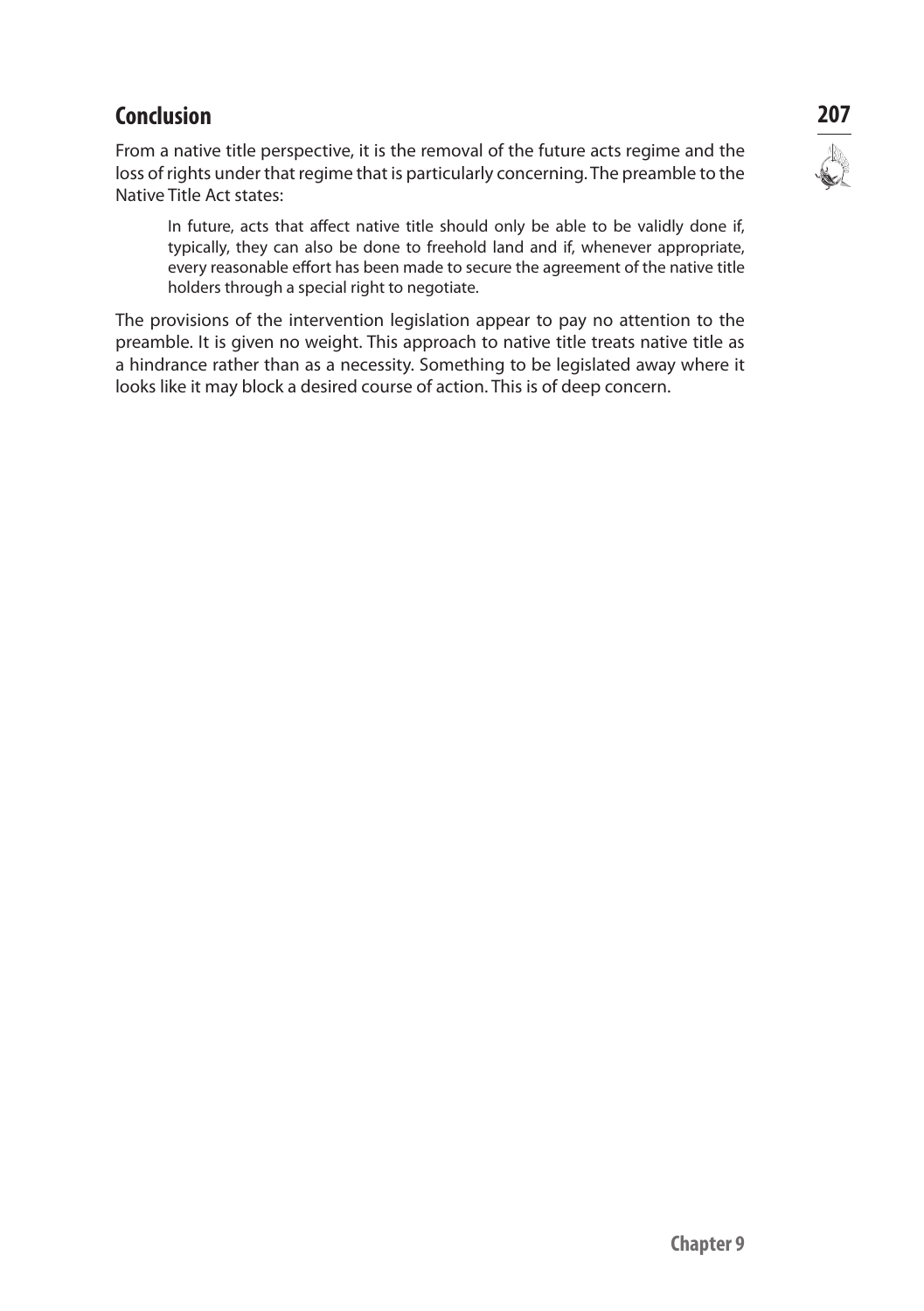

- **208** <sup>1</sup> There are 5 pieces of legislation, 2 of which deal with appropriations: *Appropriation (Northern Territory National Emergency Response) Act (No. 1) 2007 – 2008 2007*; *Appropriation (Northern Territory National Emergency Response) Act (No. 2) 2007 – 2008 2007*; *Families, Communities Services and Indigenous Affairs and Other Legislation Amendment (Northern Territory National Emergency Response and Other Measures) 2007*; *Northern Territory National Emergency Response Act 2007* (NTNER Act); *Social Security and Other Legislation Amendment (Welfare Payment Reform) Act 2007*.
	- 2 The term 'Aboriginal land' is used in the legislation to refer to: a) land held by an Aboriginal Land Trust for an estate in fee simple; or b) land the subject of a deed of grant held in escrow by an Aboriginal Land Council. This is the definition in s3(1) of the *Aboriginal Land Rights (Northern Territory) Act 1976* (ALRA).
	- 3 Broadly, community living areas (sometimes also referred to as Aboriginal community living areas) are areas of land taken out of pastoral leases for the benefit of Indigenous people. An estate in fee simple is granted to associations established or nominated to hold the title. They are created by the operation of the *Pastoral Land Act 1992* (NT) (PLA) (and prior to the operation of that Act, the *Crown Lands Act 1992*  (NT)) (CLA), and the *Lands Acquisition Act 1978* (NT) (LAA). The owners of the land described as Aboriginal community living areas (in so far as they hold the estate in fee simple in the land) are associations formed or approved under Part 8 of the PLA (or Part IV of the CLA). The process for making an application to the Northern Territory Minister for the excise of land from a pastoral lease for a community living area is set out in Part 8 of the PLA (or Part IV of the CLA as in force before the commencement of the PLA). This works in conjunction with Part V of the LAA.
	- 4 A 'construction area' is defined in s20T of the ALRA and is considered in this briefing paper under the heading 'rights in construction areas and infrastructure'.
	- 5 The lands are set out in s31(1) of the NTNER Act.
	- 6 One day after the legislation received the Royal Assent (s2(1) of the NTNER Act).
	- 7 NTNER Act, s31(1)(a) and Schedule 1 Part 1.
	- 8 NTNER Act, s31(1)(a) and Schedule 1 Part 2.
	- 9 NTNER Act, s31(1)(a) and Schedule 1 Part 3.
	- 10 NTNER Act, s31(1)(a) and Schedule 1 Part 3.
	- 11 NTNER Act, s31(1)(b)(i).
	- 12 NTNER Act, s31(1)(b)(ii).
	- 13 NTNER Act, s31(1)(b)(iii).
	- 14 *relevant owner* is defined in s3 of the NTNERA.
	- 15 See the NTNER Act, s31(2) for the different commencement times for each lease.
	- 16 NTNER Act, s31(2)(b).
	- 17 NTNER Act, s36.
	- 18 NTNER Act, s35(7).
	- 19 NTNER Act, s35(11).
	- 20 These are listed in the NTNER Act Schedule 1 Parts 1 and 2.
	- 21 These are set out in the NTNER Act Schedule 1 Parts 1 and 2.
	- 22 This is the effect of the NTNER Act s31(1)(a) and s31(1)(2)(a)(iv).
	- 23 NTNER Act, s31(3).
	- 24 NTNER Act, s37(1)(b).
	- 25 NTNER Act, s35(6)(b).<br>26 They are dealt with in
	- They are dealt with in the NTNER Act, ss38, 39, 40.
	- 27 NTNER Act, s37(3).
	- 28 NTNER Act, s35(8).
	- 29 NTNER Act, s37(5).
	- 30 NTNER Act, s35(6).
	- 31 NTNER Act, s35(8).
	- 32 NTNER Act, s35(11).
	- 33 NTNER Act, s34.
	- 34 NTNER Act, s34(10).
	- 35 NTNER Act, s37(1)(a).
	- 36 See note to s37 and s60 of the NTNER Act.
	- 37 NTNER Act, s37(5).
	- 38 NTNER Act s51(2). The non-extinguishment principle is set out in s 238 *Native Title Act 1993* (Cth). In essence, where the non-extinguishment principle is said to apply then if the act affects any native title in relation to the land or waters concerned the native title is nevertheless not extinguished, either wholly or partly by the act.
	- 39 The acts under the NTNER Act to which the non-extinguishment principle applies are set out in s 51(1) of the NTNER Act.
	- 40 NTNER Act, s35(1).
	- 41 That is, preserved under NTNER Act, s34.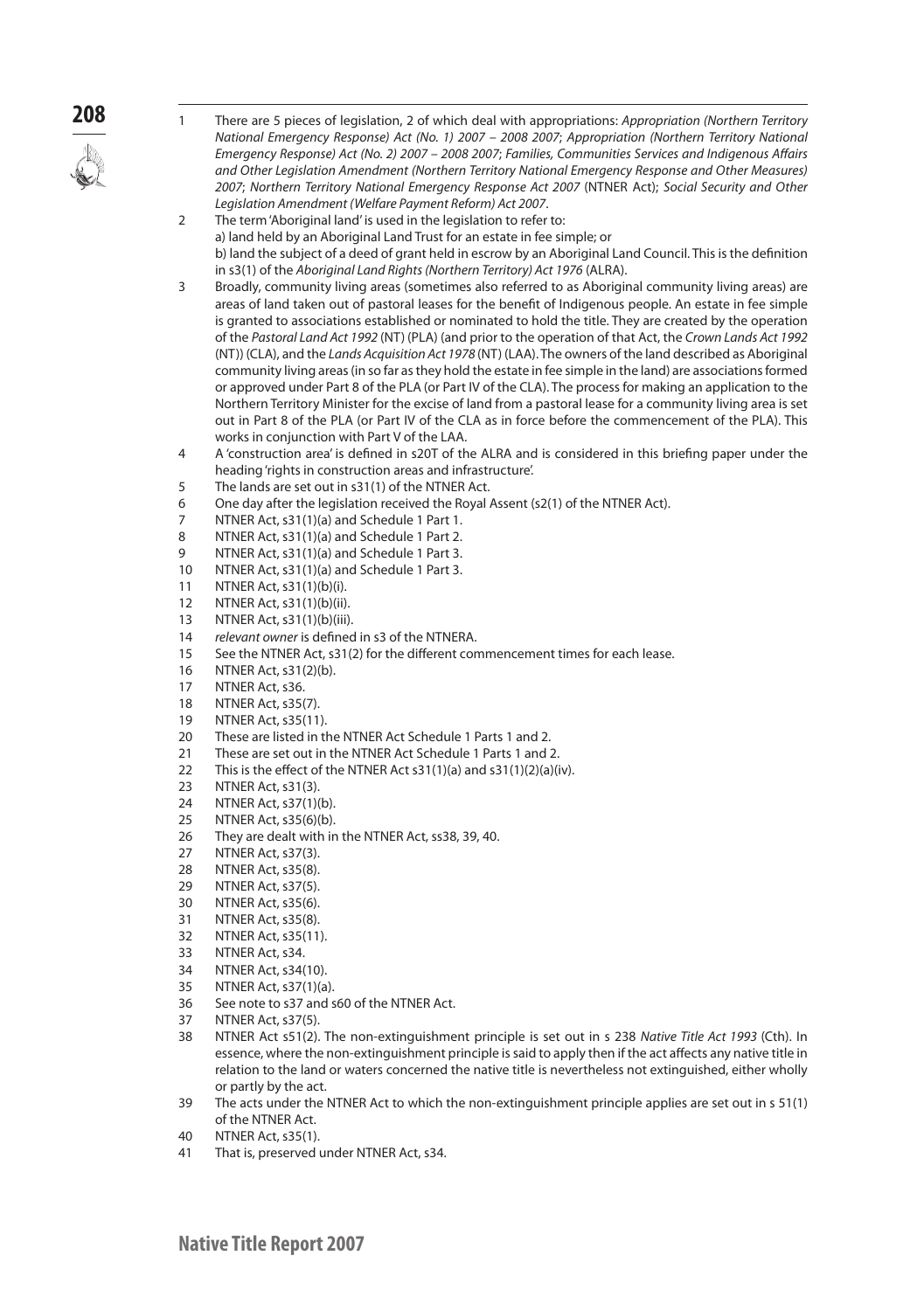- <sup>42</sup> Despite the compulsory five-year lease of Aboriginal land an Aboriginal Land Trust may grant a head **209** lease of a township in accordance with s 19A of the ALRA (under s 37(6) of the NTNER Act). If this occurs the five-year lease is terminated or varied to the extent of area covered by the township lease. This takes place at the time the township lease takes effect.
- 43 These sections were inserted in the ALRA by the *Families, Community Services and Indigenous Affairs and Other Legislation Amendment (Northern Territory National Emergency Response and Other Measures) Act*  2007 (FCSIA(NTNER) Act). They provide for changes to requirements for accessing Aboriginal land and the need for permits.
- 44 NTNER Act s35(1) as amended by Schedule 5, item 7 of the FCSIA(NTNER) Act.
- 45 NTNER Act, s36.
- 46 NTNER Act, s36(2) states that s 42(disallowance) of the Legislative Instruments Act 2003 does not apply.
- 47 NTNER Act, s5 states the object of the Act as 'to improve the well-being of certain communities in the Northern Territory'.
- 48 Improvements are defined as 'all buildings, structures, fixtures, fittings, plant and equipment, signs and other items which are on or under the leased land' in para 1.1.8 of the Additional Terms and Conditions for Leases Determination 2007 dated 17 August 2007 made pursuant to s36 of the NTNER Act.
- 49 NTNER Act, s35(5).
- 50 NTNER Act, ss52(1), (5), 37(6).
- 51 NTNER Act, ss52(1), (5). Section 19 of the ALRA makes provision for a Land Trust to grant an estate or interest in land vested in it to certain parties, including:
	- an Aboriginal or an Aboriginal and Torres Strait Islander corporation:
		- (a) for use for residential purposes by the Aboriginal and his or her family; or an employee of the Aboriginal or the corporation, as the case may be;
		- (b) for use in the conduct of a business by the Aboriginal or the corporation, not being a business in which a person who is not an Aboriginal has an interest that entitles him or her to a share in, or to a payment that varies in accordance with, the profits of the business; or
		- (c) for any community purpose of the Aboriginal community or group for whose benefit the Land Trust holds the land.

 • the federal government, the Northern Territory or an Authority for any public purpose (s19(3) of the NTNER Act)

 • a mission for any mission purpose (s19(3) of the NTNER Act)

 • to any person for any purpose (s19(4A) of the NTNER Act).

- 52 NTNER Act, s52(2).<br>53 NTNER Act, s52(3).
- **NTNER Act, s52(3).**
- 54 NTNER Act, s37(6). Section 19A of the ALRA provides for a Land Trust to grant a headlease over a township to an approved entity if the Minister consents in writing to the grant of the lease and the Land Council for the area directs, in writing, the Land Trust to grant the lease. The Land Council must not give such a direction unless it is satisfied that:
	- (a) the traditional Aboriginal owners of the land understand the nature and purpose of the proposed lease and, as a group, consent to it; and
	- (b) any Aboriginal community or group that may be affected by the proposed lease has been consulted and has had adequate opportunity to express its view to the Land Council; and
	- (c) the terms and conditions of the proposed lease (except those relating to matters covered by s19A) are reasonable (s19A(2) of the ALRA).
- 55 NTNER Act, s37(8).
- 56 NTNER Act, s35(2).
- 57 NTNER Act, s62(1).
- 58 NTNER Act, s62.
- 59 NTNER Act, s62(4).
- 60 NTNER Act, s35(6).
- 61 NTNER Act, s35(8).
- 62 NTNER Act, s36.
- 63 NTNER Act, s35(4).
- 64 NTNER Act, s38.
- 65 NTNER Act, s67A.
- 66 NTNER Act, s38(1).
- 67 NTNER Act, s38.
- 68 NTNER Act, s39.
- 69 NTNER Act, s39(4).
- 70 NTNER Act, s35(6)(b).
- 71 See note to s31(3), and ss35(6)(b), 39(3) of the NTNER Act.
- 72 NTNER Act, s40.
- 73 NTNER Act, s42(1).

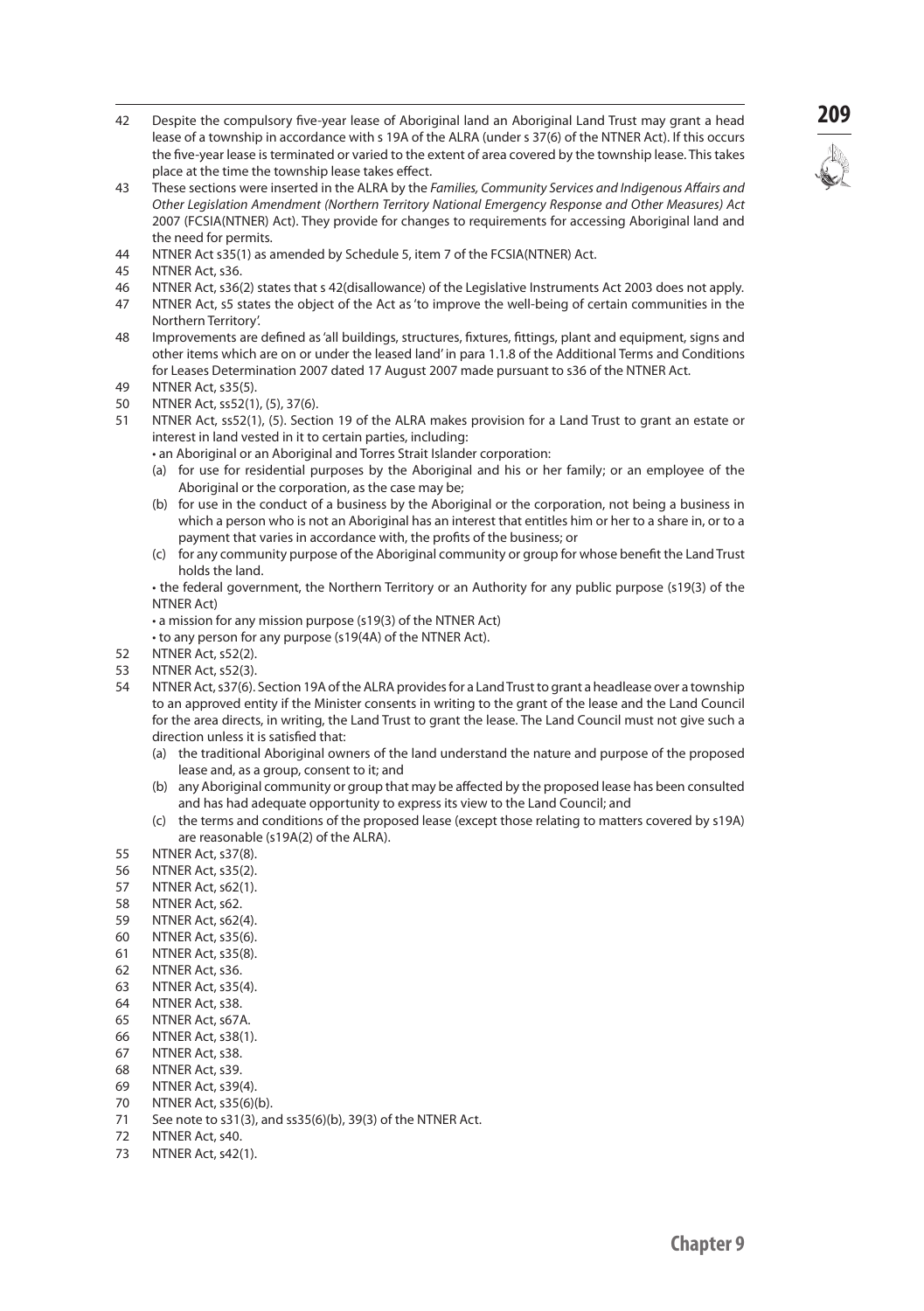

- **210** 74 NTNER Act, s42(2).
	- 75 NTNER Act, s42(2).
	- 76 NTNER Act, ss43, 45.<br>77 The affected lands
	- The affected lands are the land referred to in Part 4 of Schedule 1 to the NTNER Act (the 33 town camps), and any land in the Northern Territory the subject of a lease granted under the SPLA or the CLA prescribed by the regulations (ss43, 45 of the NTNER Act).
	- 78 *Special Purposes Leases Act* (SPLA), ss23, 24 and *Crown Lands Act* (CLA), s38.
	- With regard to improvements on land subject to a lease under the SPLA that has been forfeited the federal government is only liable to pay as compensation the value, in the opinion of the federal minister, to the federal government of the buildings on the land (see s44(1) NTNER Act, s26 of the SPLA).
	- 80 With regard to town camps under *SPLA* leases: s44(1)(iii) NTNER Act, and s28 SPLA. With regard to town camps under CLA leases: s46(1)(a)(ii) NTNER Act, and s76 CLA.
	- 81 NTNER Act, ss44(1)(b), 46(1)(b), SPLA s29, CLA s80.
	- 82 NTNER Act, ss44, 46, CLA s82, SPLA s32.
	- 83 NTNER Act, s47.
	- 84 NTNER Act, s47(1).
	- 85 NTNER Act, ss47(3), 51(1).
	- 86 NTNER Act, ss47(3), 51(2).
	- 87 NTNER Act, ss48, 49.
	- 88 Under the NTNER Act, s60.
	- 89 The High Court, by a 4:3 majority, did however say in the Kakadu Case (*Newcrest Mining (WA) Ltd v Commonwealth (1997)* 190 CLR 513 that constitutional just terms protection did apply in the Northern Territory.
	- 90 The requirement under the s50(2) of the *Northern Territory (Self-Government) Act 1978* (NT(SG)A) that the acquisition of any property in the Territory must be on just terms has been removed with respect to: • the operation of Part 4 of the NTNER Act;
		- any act done in relation to:
		- land covered by a compulsory five-year lease;
		- land resumed, or in respect of which a lease has been forfeited, by the Commonwealth under the SPLA or the CLA; and
		- land in which a federal government interest exists
		- any act done by the federal minister under the SPLA or the CLA.

The requirement under the NT(SG)A normally applies to the acquisition of property in the Northern Territory, which, if the property were in a State, would be an acquisition to which paragraph 51(xxxi) of the Constitution applied.

- 91 This includes:
	- the grant of a compulsory five-year lease; and
	- n the vesting of rights, titles and interests in land subject to a lease under the SPLA or the CLA, including a lease for a town camp, in the federal government (done by specifying the land under s47 of the NTNER Act).
- 92 This is done by specifying the land under s47 of the NTNER Act.
- 93 Other than land in which a Commonwealth interest exists (s51(1)(c) of the NTNER Act).
- 94 NTNER Act s51.
- 95 *Native Title Act 1993 (Cth), s*28.
- 96 NTNER Act, s54.
- 97 Division 2 of Part 4 makes provision for the resumption by the Commonwealth Minister of land under SPLA or CLA leases (including 33 town camps listed on Schedule 1 of Part 4) and the forfeiture by the Commonwealth Minister of leases granted under the SPLA or the CLA.
- 98 NTNER Act, s54.
- 99 Schedule 3 (Infrastructure) of the FCSIA(NTNER) Act inserted Part IIB (Statutory rights over buildings or infrastructure) into the ALRA.
- 100 See ALRA, s23(3) (which deals with Land Council consultation with traditional Aboriginal owners and Aboriginal communities or groups).
- 101 Where the works are partly funded by the Commonwealth or the Northern Territory or one of their authorities (whether or not there is to be funding from other sources) the Commonwealth Minister must determine, in writing, whether the *funding body* is to be considered to be the Commonwealth, the Northern Territory or one of their authorities (ss20V(3), 20ZG(3) of the NTNER Act).
- 102 ALRA, s20T.
- 103 Or a higher amount if specified in the regulations (ALRA 20T-definition of *works*).
- 104 NTNER Act, s20W(3).
- 105 ALRA ss20Z, 20ZK.
- 106 ALRA ss20V, 20W, 20ZG, 20ZH.